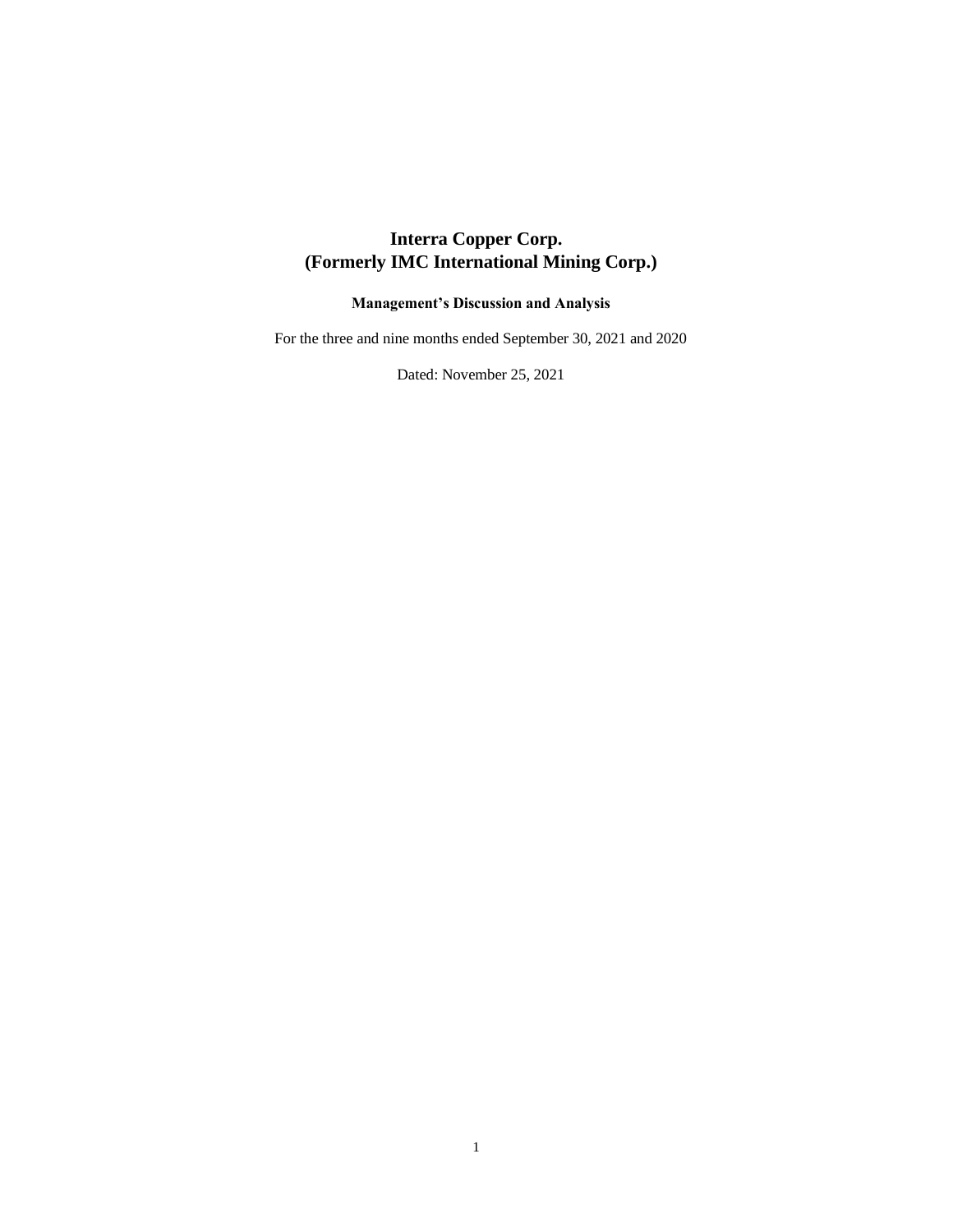The following discussion is management's assessment and analysis of the results and financial condition of Interra Copper Corp. (formerly IMC International Mining Corp.) (the "Company") and should be read in conjunction with the accompanying unaudited condensed interim consolidated financial statements for the three and nine months ended September 30, 2021 and 2020 and the audited consolidated financial statements for the year ended December 31, 2020, and the related notes contained therein. The financial data was prepared using accounting policies consistent with International Financial Reporting Standards ("IFRS") and, all figures are reported in Canadian dollars unless otherwise indicated. The information provided in this document is not intended to be a comprehensive review of all matters and developments concerning the Company and, as such, is not a substitute for detailed investigation or analysis on any particular issue.

# **REPORT DATE**

The effective date of this report is November 25, 2021 (the "Report Date").

# **CAUTIONARY NOTE REGARDING FORWARD-LOOKING STATEMENTS**

Certain statements in this report are forward-looking statements, which reflect our management's expectations regarding our future growth, results of operations, performance and business prospects and opportunities including statements related to the development of existing and future property interests, availability of financing and projected costs and expenses. Forward-looking statements consist of statements that are not purely historical, including any statements regarding beliefs, plans, expectations or intentions regarding the future. Such statements are subject to risks and uncertainties that may cause actual results, performance or developments to differ materially from those contained in the statements. No assurance can be given that any of the events anticipated by the forward- looking statements will occur, or, if they do occur, what benefits we will obtain from them. These forward-looking statements reflect management's current views and are based on certain assumptions and speak only as of the date of this report. These assumptions, which include management's current expectations, estimates and assumptions about current mineral property interests, the global economic environment, the market price and demand for commodities and our ability to manage our property interests and operating costs, may prove to be incorrect. A number of risks and uncertainties could cause our actual results to differ materially from those expressed or implied by the forward- looking statements, including: (1) a downturn in general economic conditions, (2) a decreased demand or price of precious and base metals, (3) delays in the start of projects with respect to our property interests, (4) inability to locate and acquire additional property interests, (5) the uncertainty of government regulation and politics in the state of Arizona regarding mining and mineral exploration, (6) potential negative financial impact from regulatory investigations, claims, lawsuits and other legal proceedings and challenges, and (7) other factors beyond our control.

There is a significant risk that such forward-looking statements will not prove to be accurate. Investors are cautioned not to place undue reliance on these forward-looking statements. No forward-looking statement is a guarantee of future results. We disclaim any intention or obligation to update or revise any forward-looking statements, whether as a result of new information, future events or otherwise, except as required by law. Additional information about these and other assumptions, risks and uncertainties are set out in the previous section entitled "Risk Factors and Uncertainties".

#### **MANAGEMENT'S RESPONSIBILITY**

The accompanying unaudited condensed interim consolidated financial statements of the Company and the Management's Discussion and Analysis ("MD&A") have been prepared by and are the responsibility of management.

# **QUALIFIED PERSON**

The scientific and technical information contained in this MD&A has been reviewed and approved by the Company's Chief Operating Officer, Christopher O. Naas, P. Geo., a Qualified Person as defined by National Instrument 43-101 *Standards of Disclosure for Mineral Projects* ("NI 43-101").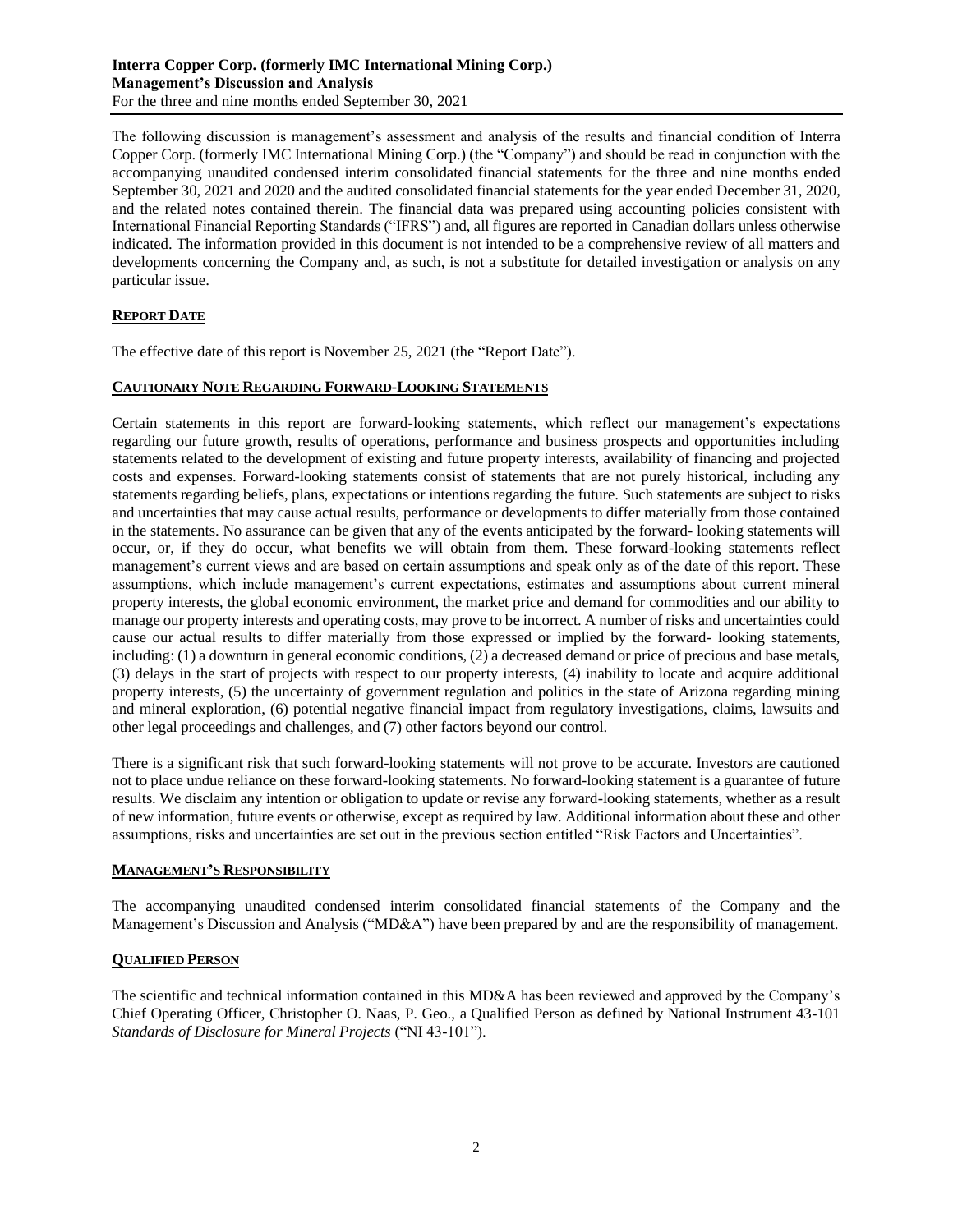# **INTERNAL CONTROLS**

Chief Executive Officers and Chief Financial Officers of Canadian public companies, excluding venture issuers, are required to certify on the design and the effectiveness of their company's disclosure controls and procedures and internal control over financial reporting.

# **DESCRIPTION OF BUSINESS**

The Company was incorporated in the Province of British Columbia on August 30, 2018, under the Business Corporations Act (British Columbia) with the name IMC International Mining Corp. for the purposes of a plan of arrangement with Chemesis International Inc. ("Chemesis"), a publicly traded company. The Company subsequently changed its name on May 31, 2021, from IMC International Mining Corp. to Interra Copper Corp. The Company's registered office is located at 2200 HSBC Building, 885 West Georgia Street, Vancouver, British Columbia V6C 3E8. On September 23, 2019, the common shares of the Company were approved for listing on the Canadian Securities Exchange (the "CSE") and commenced trading on September 24, 2019, under the symbol "IMCX". On March 3, 2020, the common shares of the Company were listed on the Frankfurt Stock Exchange under the symbol "3MX". On February 26, 2021, the common shares of the Company were quoted on the OTCQB Marketplace under the symbol "IMIMF" in the United States.

The Company is a junior mineral exploration company engaged in the acquisition, exploration and evaluation of natural resource properties in British Columbia, Canada.

The Company had previously focused on its acquisition of interests in Arizona, United States, through its wholly owned subsidiary, Canadian Mining of Arizona Inc. ("CMAI"), which was incorporated on April 17, 2007. The Company acquired all of the issued and outstanding shares of CMAI and all of its assets as part of the plan of arrangement with Chemesis completed February 1, 2019 (the "Arrangement"). Under the terms of the Arrangement, the Company issued 6,493,242 common shares to Chemesis in exchange for Chemesis' 100% interest in CMAI.

The Company has since shifted its focus to its acquisition of interests in the British Columbia, Canada, through its wholly owned subsidiary, Thane Minerals Inc. ("Thane"), which was incorporated on February 1, 2012. The Company acquired all of the issued and outstanding shares of Thane and all of its assets from the former shareholders of Thane on March 31, 2020. As consideration for the acquisition of 100% of the issued and outstanding Thane common shares, the Company agreed to issue to the then shareholders of Thane (the "Vendors") an aggregate of \$2,500,000 of common shares in the capital of the Company at a fair market value of \$0.475 per common share, representing 5,263,158 common shares, escrowed and released over a 36-month period. A total of 200,000 common shares were also issued at a fair market value of \$0.475 to a finder as compensation in connection with the transaction. In addition to the foregoing, if through additional exploration programs, a resource calculation of at least 800,000,000 lbs of copper-equivalent is determined by a NI 43-101 compliant resource estimate to be indicated within the Cathedral Area, then the Company will issue an additional aggregate of \$2,000,000 worth of common shares (or cash in lieu) to the Vendors.

The Company currently has one mineral exploration property, which is the Thane Property located in north-central British Columbia held through Thane, the details of which are set out below. The Company's principal objective is to explore and develop its properties and to identify other properties worthy of investment and exploration.

The Company has not yet determined whether its property interests contain reserves that are economically recoverable. The recoverability of amounts shown for resource properties and related deferred exploration expenditures are dependent upon the discovery of economically recoverable reserves, confirmation of the Company's interest in the underlying mineral claims, the ability of the Company to obtain necessary financing to complete the development of the resource property and upon future profitable production or proceeds from the disposition thereof.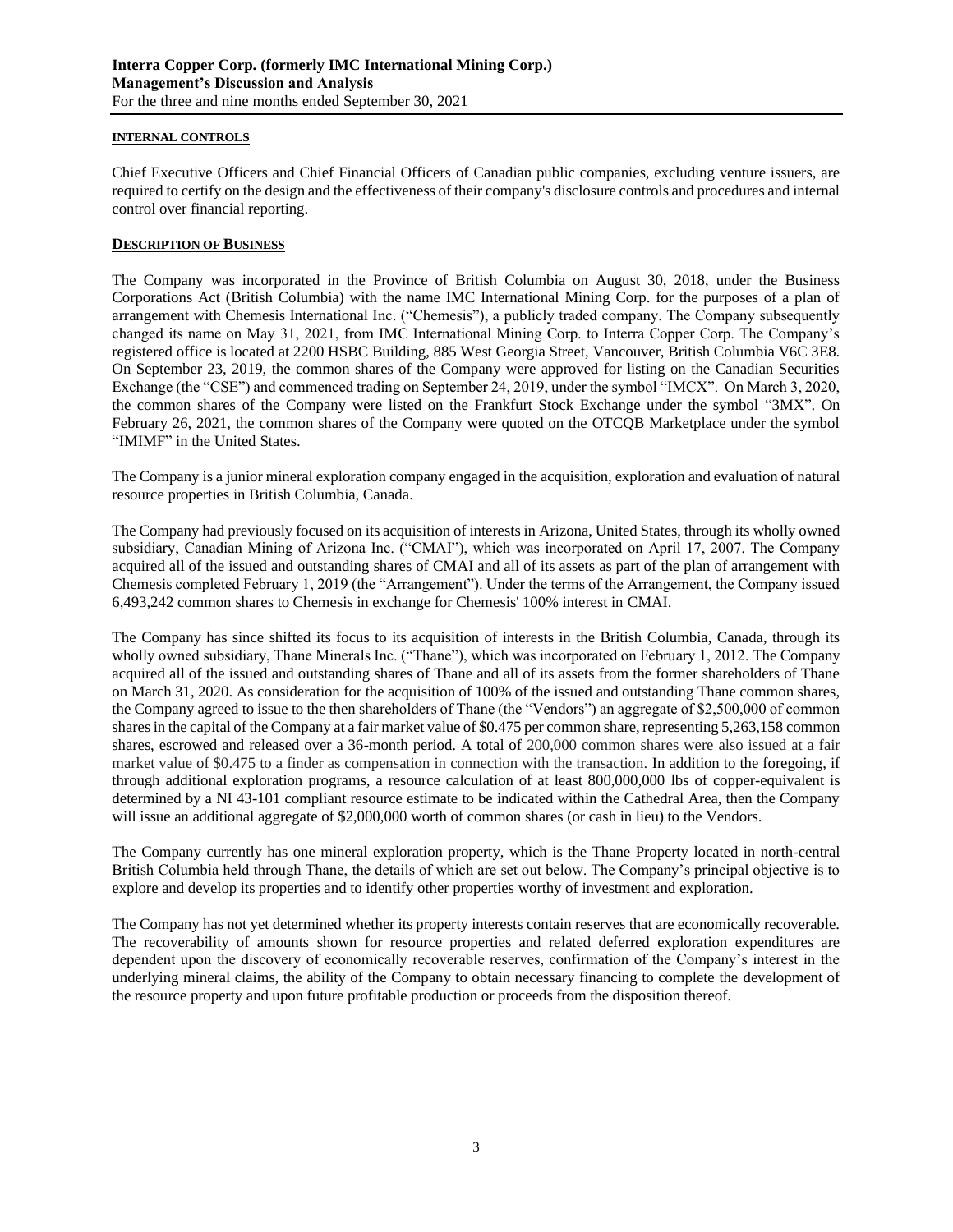The continuing operations of the Company are dependent upon its ability to develop a viable business and to attain profitable operations and generate funds therefrom. This indicates the existence of a material uncertainty that may cast significant doubt about the Company's ability to continue as a going concern. Management intends to finance operating costs by the issuance of common shares. If the Company is unable to continue as a going concern, the net realizable value of its assets may be materially less than the amounts on its statement of financial position.

# **HIGHLIGHTS**

# **Highlights subsequent to September 30, 2021**

- On October 15, 2021, 3,469,228 common share purchase warrants expired unexercised.
- On October 29, 2021, the Company closed a non-brokered private placement issuing an aggregate of 925,000 flow-through units at a price of \$0.20 per unit and 110,000 non-flow-through units at a price of \$0.15 per unit for gross proceeds of \$201,500. Each flow-through unit consists of one common share in the capital of the Company that qualifies as a "flow-through share" for the purposes of the Income Tax Act (Canada) and one non-flowthrough warrant exercisable at \$0.30 for 24 months from the date of issuance into a common share in the capital of the Company. Each non-flow-through unit consists of one common share and one non-flow-through warrant exercisable at \$0.30 for 24 months from the date of issuance into a common share.

# **Highlights during the nine months ended September 30, 2021**

- On September 15, 2021, the Company completed and filed a NI 43-101 compliant technical report on its primary asset, the 206 square kilometre Thane Property in North Central B.C. With this 43-101 report now effective, the Bullard Pass property was lapsed; no assets or liabilities were associated with the Bullard Pass project. Effective September 1, 2021, the Company decided not to pursue further work on the Bullard Pass project in Arizona, in order to focus 100% efforts and company resources on the Thane Project. As a result, the Company expensed all costs incurred on the property as an impairment of exploration and evaluation assets of \$317,596.
- On August 31, 2021, the Company completed its maiden diamond drilling program on the Thane Property. The program comprised a total of 2,774 metres in 12 holes.
- On August 11, 2021, Dave McMillan resigned as Interim Chief Executive Officer and Interim President of the Company and Jason Nickel, P. Eng., was appointed Chief Executive Officer of the Company. Mr. Nickel holds a degree in Applied Science in Mine Engineering from the University of British Columbia and a post graduate diploma in Business Administration from Simon Fraser University. Mr. Nickel brings 25 years of experience in Mine Operations, Engineering, Project Development and resource company management to the Company along with a decade of corporate and junior resource markets focus.
- On July 6, 2021, and July 28, 2021, an aggregate of 2,400,000 stock options were granted to directors and officers of the Company. These stock options have an exercise price of \$0.22, a five-year life, and vest over a period of 18 months with 25% vested upon the date of grant and 25% vest every six months thereafter until fully vested.
- On July 28, 2021, Gordon Neal was appointed a director of the Company. Mr. Neal is President of Neal & Company Consultants and has provided more than 30 years of capital markets and corporate governance advisory services to public and private companies.
- On July 6, 2021, Oliver Foeste was appointed Chief Financial Officer of the Company, filling the vacancy created by the resignation of Jamie Lewin as Chief Financial Officer.
- During May 2021, the Company changed its name to Interra Copper Corp. and announced a new marketing effort, including a new website, rebranding and the planned development of an advanced online footprint. The Company's trading symbols will remain unchanged.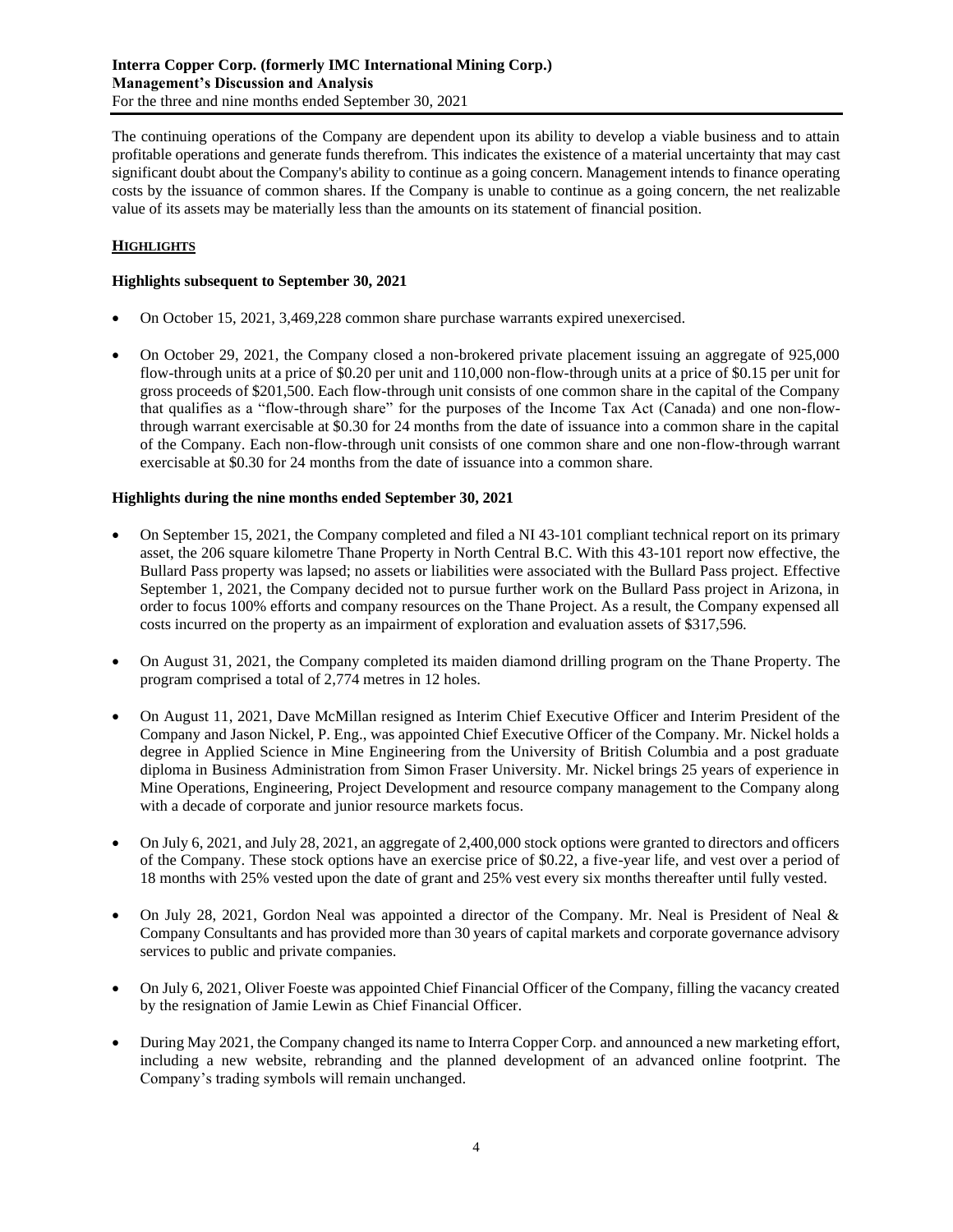- On May 28, 2021, the Company closed the third and final tranche of a non-brokered private placement financing comprising 166,667 Units at \$0.15 per Unit for gross proceeds of \$25,000.
- On May 25, 2021, the Company engaged CME Consultants Inc. to manage and supervise the 2021 exploration program for the Thane property with projected costs of \$2,400,000, as agreed to the 2021 budget.
- On May 19, 2021, the Company closed the second tranche of the non-brokered private placement financing comprising 2,386,870 flow-through units ("FT Unit") at a price of \$0.20 per FT Unit and 5,176,366 standard equity units ("Units") at \$0.15 per Unit for total gross proceeds of \$1,253,829. Each FT Unit consists of one common share that qualifies as a 'flow-through share' for the purposes of the Income Tax Act (Canada) and one non-flow-through common share purchase warrant exercisable at \$0.30 for 24 months from the date of issuance into a common share. Each Unit consists of one common share and one common share purchase warrant exercisable at \$0.30 for 24 months from the date of issuance into a common share.
- On May 19, 2021, the Company contracted Investing News Network, Stockhouse Publishing Ltd. and Cana Com Group to assist with its marketing program.
- On May 10, 2021, Faizaan Lalani resigned as a director of the Company and David McAdam and Jason Nickel were appointed directors of the Company.
- On April 18, 2021, a total of 1,500,000 common share purchase warrants expired unexercised.
- On April 16, 2021, the Company closed the first tranche of a non-brokered private placement financing comprising 6,486,870 FT Units at a price of \$0.20 per FT Unit, and 835,000 Units at \$0.15 per Unit for total gross proceeds of \$1,422,624.
- On March 1, 2021, an aggregate of 400,000 stock options were granted to a consultant at an exercise price of \$0.25. These stock options bear a three-year term (expiring March 1, 2024) and vest over a period of 18 months with 25% vested upon the date of grant and 25% every six months thereafter until fully vested.
- On March 1, 2021, the Company announced that its common shares were upgraded to the OTCQB Marketplace in the United States, where the common shares are quoted under the symbol "IMIMF"
- On February 23, 2021, the Company announced it has commenced start up procedures for its upcoming 2021 work program at its Thane Property. See *"Exploration Activity - Thane Property - North-Central British Columbia."*
- On February 1, 2021, the Company entered into a non-binding letter to intent to acquire a 100% interest in the Chuck Creek Property held by two directors of the Company. It is contemplated the Company acquire the Chuck Creek Property for a purchase price of \$50,000 and a 1% net smelter return royalty. The proposed acquisition is subject to due diligence, negotiation of a definitive agreement and satisfaction or waiver of other conditions.
- On January 19, 2021, and January 27, 2021, the Company reported initial and additional results, respectively, from its 2020 exploration program undertaken at its Thane Property. See *"Exploration Activity - Thane Property - North-Central British Columbia."*
- On January 13, 2021, the Company announced it had engaged Freeform Communications Inc. to provide investor relations and on-line marketing services. In connection with the engagement, Freeform Communications Inc. was granted an aggregate of 250,000 stock options at an exercise price of \$0.25. These stock options bear a two-year term (expiring January 13, 2023) and vest over a period of 18 months with 25% vested upon the date of grant and 25% every six months thereafter until fully vested.
- On January 5, 2021, an aggregate of 2,100,000 stock options were granted. 600,000 went to Christopher Naas, COO and Director and the balance, 1,500,000 were to consultants at an exercise price of \$0.25. These stock options bear a five-year term (expiring January 5, 2026) and vest over a period of 18 months with 25% vested upon the date of grant and 25% every six months thereafter until fully vested.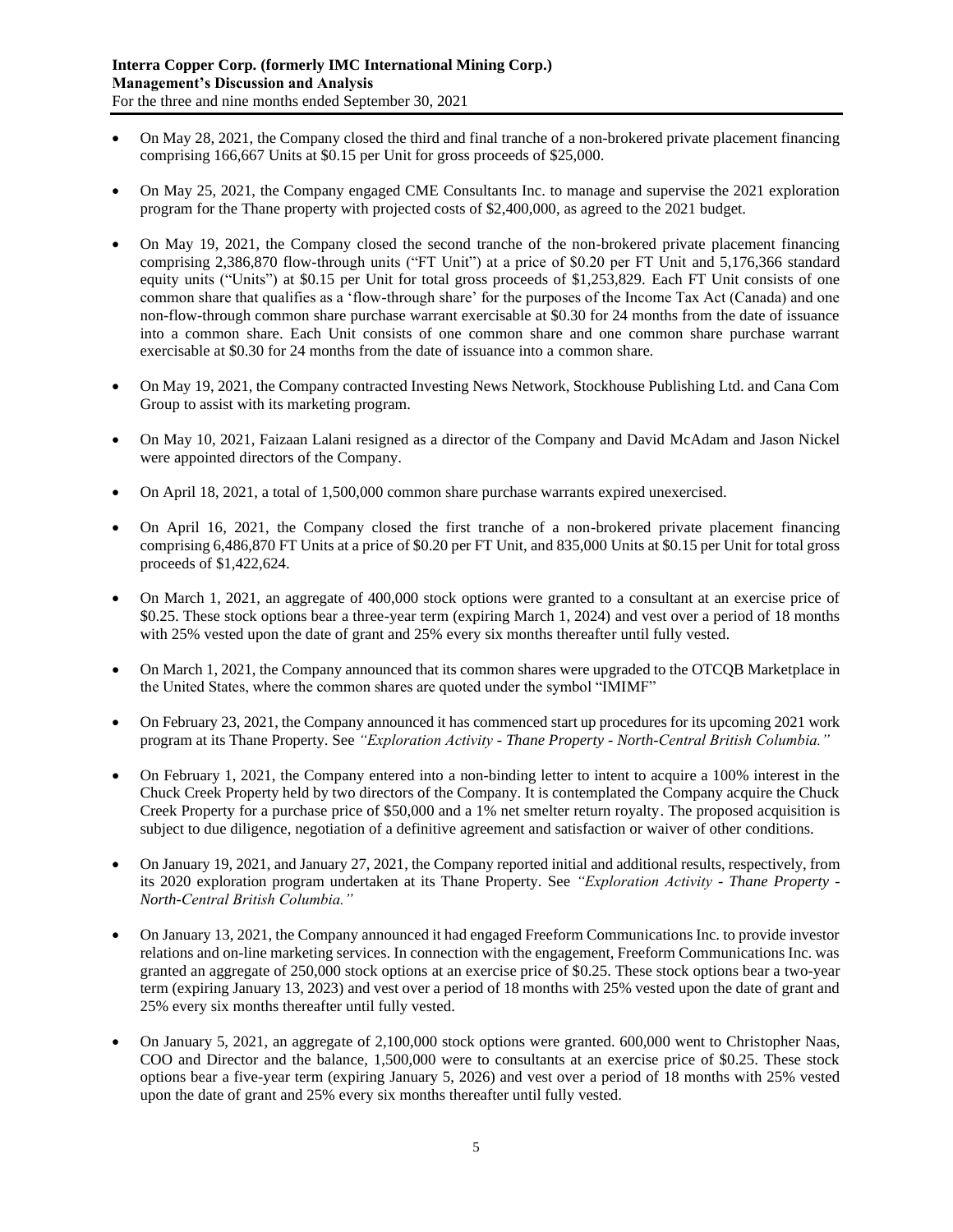# **Highlights during the year ended December 31, 2020**

- On December 17, 2020, the Company announced the appointment of Chris Naas, a Qualified Person as defined by NI 43-101, as a director and Chief Operating Officer of the Company.
- On November 9, 2020, an aggregate of 1,000,000 stock options were granted at an exercise price of \$0.19. These stock options bear a five-year term (expiring November 9, 2025) and vest over a period of 18 months with 25% vested upon the date of grant and 25% every six months thereafter until fully vested.
- On November 9, 2020, Dave McMillan was appointed Interim Chief Executive Officer, filling the vacancy created by the resignation of Brian Thurston as Chief Executive Officer.
- On September 22, 2020, Dave McMillan, rejoining the Company after having previously served as a director from August 2018 to December 2019, was appointed a director of the Company and Interim President.
- On September 9, 2020, the Company provided an overview of its completed 2020 summer exploration program on its Thane Property. See *"Exploration Activity - Thane Property - North-Central British Columbia."*
- On August 10, 2020, Andreas Graetz resigned as a director of the Company.
- On July 27, 2020, the Company announced it had completed a non-brokered flow-through private placement offering issuing an aggregate of 3,333,334 flow-through units of the Company ("2020 FT Units") at a price of \$0.30 per 2020 FT Unit for gross proceeds of \$1,000,000. Each 2020 FT Unit consisted of one common share that qualifies as a "flow-through share" for the purposes of the Income Tax Act (Canada) and one-half of one common share purchase warrant (each whole common share purchase warrant, a "Warrant"). Each Warrant entitles the holder to purchase one additional common share at a price of \$0.40 at any time prior to the date that is twenty-four (24) months following the date of issuance.
- On July 10, 2020, the Company announced it had begun mobilizing crews to begin fieldwork on its Thane Property. See *"Exploration Activity - Thane Property - North-Central British Columbia."*
- On July 3, 2020, an aggregate of 4,150,000 options were granted to officers and directors of the Company at an exercise price of \$0.30. These stock options bear a five-year term (expiring July 3, 2025) and vest over a period of 18 months with 25% vested upon the date of grant and 25% every six months thereafter until fully vested.
- On June 18, 2020, the Company held its Annual and Special Meeting of Shareholders in Vancouver, British Columbia, at which Greg Hawkins, Brian Thurston, and Faizaan Lalani (incumbent directors of the Company) were elected to the board of directors (the "Board"), as well as new directors, Andreas Graetz and Samir Patel. Subsequent to the shareholders' meeting, the Board re-appointed Brian Thurston as Chief Executive Officer, and appointed Jamie Lewin as Chief Financial Officer and Janet Francis as Corporate Secretary to form the management team of the Company.
- On June 15, 2020, the Company announced it had received an amendment to its previously filed Mineral Exploration Permit for its Thane Property located in north-central British Columbia. The amendment allows the Company to drill up to 40 holes within the Cathedral Area.
- On June 4, 2020, the Company released results from its continuing compilation of date from historical work on the CJL, Mat, and Lake Area of the Thane Property. See *"Exploration Activity - Thane Property - North-Central British Columbia."*
- On May 26, 2020, the Company released results from its continuing compilation of date from historical work on the Gail and Cirque Areas of the Thane Property. See *"Exploration Activity - Thane Property - North-Central British Columbia."*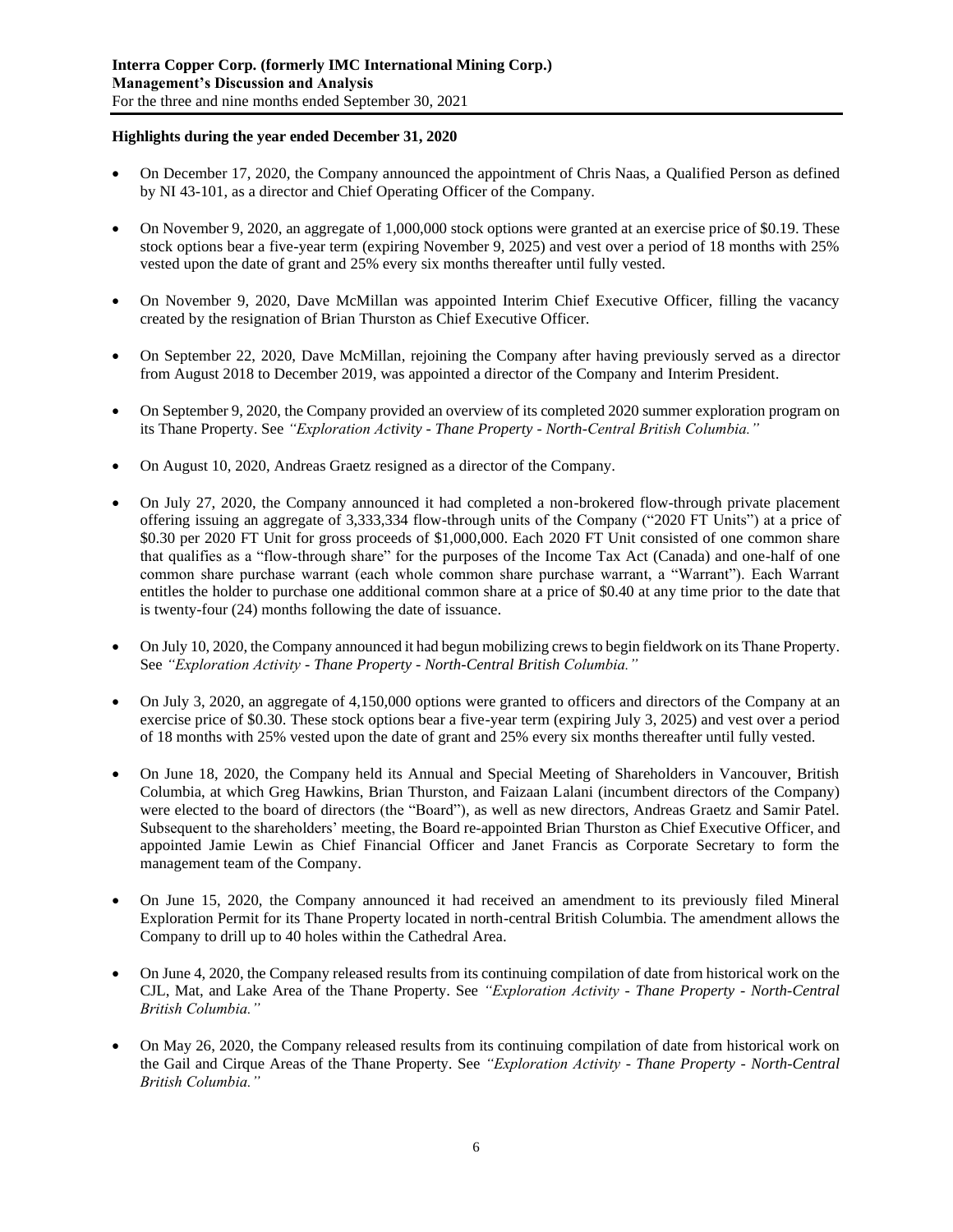- On May 19, 2020, the Company released results from its continuing compilation of data from historical work on the Cathedral Area on its Thane Property. See *"Exploration Activity - Thane Property - North-Central British Columbia".*
- On May 14, 2020, the Company closed brokered private placement offerings of units and flow-through common shares as led by Gravitas Securities Inc. for total gross proceeds of \$1,768,720. The private placement offerings consisted of:
	- (a) 3,143,166 units, whereby each unit consisted of one common share and one common share purchase warrant of the Company exercisable at \$0.60 for a period of two years from the date of issuance at a price of \$0.48 per unit for gross proceeds of \$1,508,720; and
	- (b) 400,000 common shares issued on a flow-through basis at a price of \$0.65 per flow-through common share for gross proceeds of \$260,000; and
	- (c) In addition to cash finders' fees paid, the Company issued an aggregate of 177,158 common shares, 157,158 common share purchase warrants exercisable at a price of \$0.60 into a common share for two years, 251,453 unit warrants exercisable into a unit at a price of \$0.48 into a unit (one common share and one common share purchase warrant exercisable at \$0.60 into a common share for two years) and 32,000 common share purchase warrants exercisable at \$0.70 for two years were issued as compensation.
- On May 6, 2020, the Company provided an update on the previously announced analytical geochemical work program on the Thane Property. See *"Exploration Activity - Thane Property - North-Central British Columbia."*
- On April 16, 2020, the Company entered into a draw-down equity financing facility agreement (the "Investment Agreement") of up to \$8,000,000 with Alumina Partners, LLC ("Alumina") for the purpose of enabling the Company to continue its growth strategy through exploration and acquisition. The Investment Agreement provides for the purchase of up to \$8,000,000 units of the Company units, whereby each unit shall consist of one common share and one common share purchase warrant, at discounts ranging between 15% to 25% of the market price of the common shares. Drawing from the facility throughout its 25-month term shall be at the mutual consent of the Company and Alumina. The exercise price of any common share purchase warrants issued will be at a 50% premium over the market price of the common shares with a 60-month term from the date of issuance. No upfront fees or interest associated with the use of the draw down facility are applicable. As of March 31, 2021, the drawdown facility has not been accessed.
- On April 15, 2020, the Company announced the appointment of Jeffrey Reeder, P. Geo., to its Advisory Board.
- On April 6, 2020, the Company announced it had engaged CME Consultants Inc. to conduct exploration and prospecting, specifically an analytical geochemical program, on the Thane Property, including the Cathedral Area.
- On March 31, 2020, Greg Hawkins was appointed to the Board as its Chairman.
- On March 31, 2020, the Company completed its acquisition of Thane. As consideration for the acquisition of 100% of the issued and outstanding Thane common shares, the Company issued to the then shareholders of Thane (the "Vendors") an aggregate of \$2,500,000 of common shares in the capital of the Company at a fair market value of \$0.475 per common share, representing 5,263,158 common shares, escrowed and released over a 36-month period. A total of 200,000 common shares were also issued at a fair market value of \$0.475 to a finder as compensation in connection with the transaction. In addition to the foregoing, if through additional exploration programs, a resource calculation of at least 800,000,000 lbs of copper-equivalent is determined by a NI 43-101 compliant resource estimate to be indicated within the Cathedral Area, then the Company will issue an additional aggregate of \$2,000,000 worth of common shares (or cash in lieu) to the Vendors.
- On March 3, 2020, the Company announced the listing of its common shares on the Frankfurt Stock Exchange under the symbol "3MX".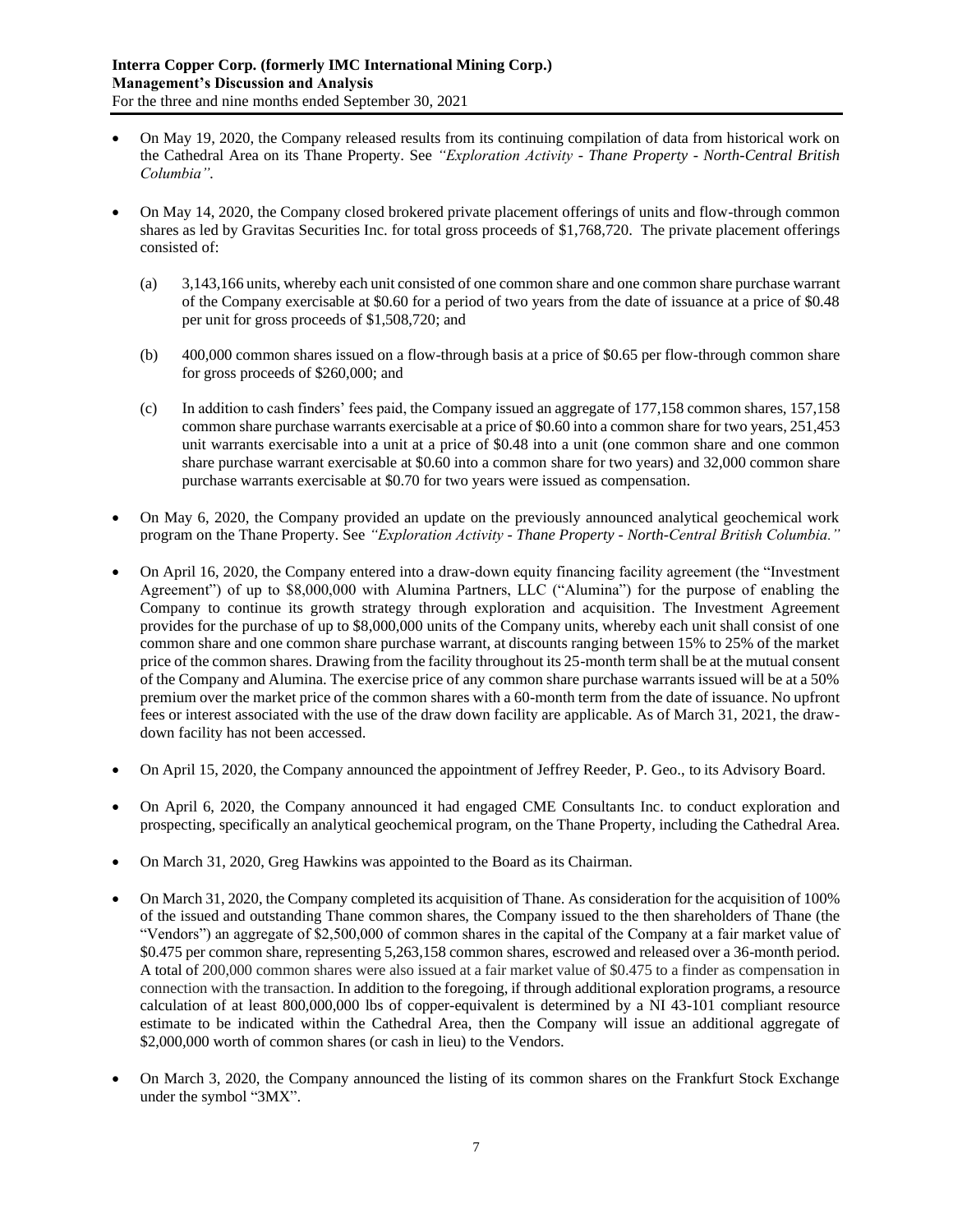- On February 24, 2020, the Company announced the appointment of David Charlton as Chief Financial Officer of the Company.
- On February 21, 2020, the Company completed a non-brokered private placement offering of 3,110,000 units at a price of \$0.25 per unit for gross proceeds of \$777,500. Each unit consisted of one common share in the capital of the Company and one common share purchase warrant exercisable to acquire one additional common share for two years at a price of \$0.40 per common share.
- On February 13, 2020, the Company announced it had entered into a letter of intent to acquire 100% of Thane, which holds a 100% interest in the Thane Property, including the Cathedral Area (as described herein), in northcentral British Columbia.
- On January 24, 2020, the Company announced Faizaan Lalani had joined its Board.
- On January 2, 2020, the Company split its issued and outstanding common shares on a 2:1 basis, pursuant to which each shareholder of record, as at the close of business on such date received one additional share for each share held.

# **EXPLORATION ACTIVITY**

# **BULLARD PASS PROPERTY - ARIZONA, UNITED STATES**

As of September 1st, 2021, Interra made the decision not to renew claims and submit annual fees to maintain the claims, so the project is dropped and Interra no longer has ownership of the claims. There were no assets or equipment, nor liabilities associated with the project. As a result, the Company expensed all costs incurred on the property as an impairment of exploration and evaluation assets of \$317,596.

#### **THANE PROPERTY - NORTH-CENTRAL BRITISH COLUMBIA**

The Thane Property comprises 50,904 acres of contiguous claims located in the Quesnel Terrane of north-central British Columbia. The northern part of the Quesnel Terrane extends from south of the Mt. Milligan Mine northward to the Kemess Mine, with the Thane Property located midway between these two copper-gold porphyry deposits. This property includes several highly prospective mineralized areas identified to date, including the "Cathedral Area" and "Gail Area" on which the Company's exploration is currently focused.

#### **Simplified work program following acquisition of Thane**

Following its acquisition of Thane on March 31, 2020, the Company received a geochemical sampling and data verification report from CME Consultants Inc. ("CME") on its Thane Property. The Company requested the study to determine the quality of the results from samples previously collected by Thane on the Thane Property.

The object of the study was to undertake multi-element and gold analysis on rock samples collected by Thane that were not previously analyzed by an accredited geochemical laboratory, and to confirm the results of analytical work undertaken on previous work programs. The study involved the submission of 452 rock sample pulps, originally collected throughout the Thane Property, and 223 contour soil samples, originally collected from the Cathedral Area, but not previously analyzed. Samples were submitted to ALS Minerals of North Vancouver ("ALS") for multi-element (ICP-MS) and gold analysis (fire assay).

The ALS assay results from both the rock and soil samples returned similar values to those returned from analysis by a portable X-Ray Fluorescence instrument ("pXRF") originally used by Thane. Samples were originally analyzed by pXRF as a time and cost saving measure, to reduce the quantity of samples submitted to the laboratory for geochemical analysis. In previous years only samples returning greater than 1,000 ppm Cu by pXRF analysis were originally submitted by Thane to a laboratory for further analysis. Although the pXRF instrument is an efficient tool in determining copper values, the instrument is unable to obtain reliable gold values.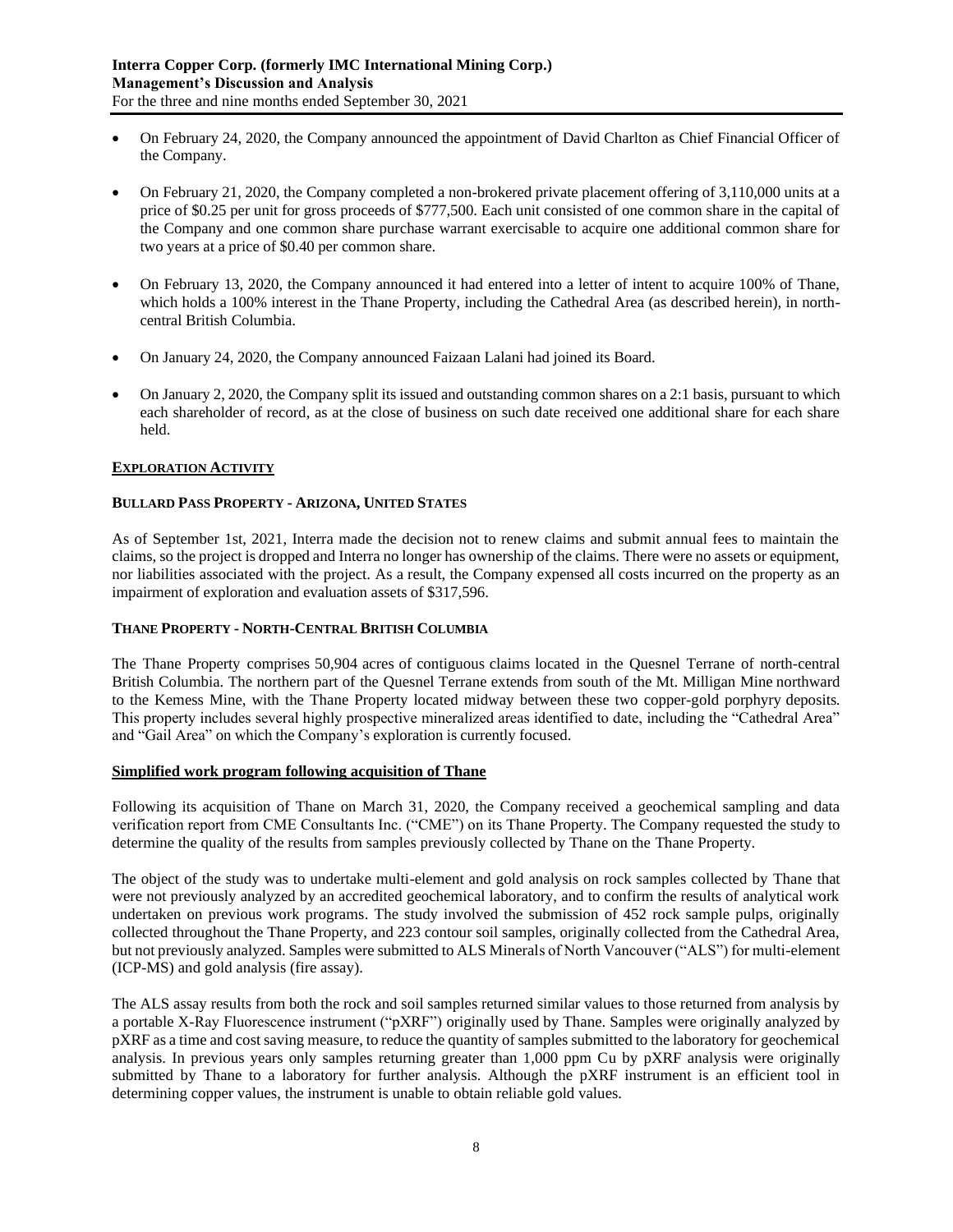To verify the rock samples collected in 2012 that were submitted to an accredited geochemical laboratory, but did not include adequate quality control protocols, approximately 5% of those original samples (16 rock sample pulps) were submitted to ALS for check analysis. As a result of the ALS check analysis returning acceptable statistical results, the Company considered all of the results reported by ActLabs in 2012 acceptable for public disclosure. Rock sampling undertaken by Thane on the Thane Property in 2013, 2016, 2017, and 2019 included adequate quality control measures and the Company considered the results acceptable for public disclosure.

The results from the submission of contour soil samples returned four broad in-line copper anomalies (Areas A-D), with three anomalies located on the south-facing slope of the Cathedral Area, coincident with arsenic anomalies. Sample spacing was set at 25 metres but actual distance deviated approximately +/- 5m. The 360-metre long Area A anomaly, with a high copper value of 972 ppm Cu, is located along the possible strike extension of the gold-bearing structural features of the Pinnacle Showing. The 200-metre long Area C anomaly, with a high copper value of 628 ppm Cu, is located approximately 530 metres to the south-southwest of the 400-metre long Area B anomaly, with a high copper value of 941 ppm Cu. The 240-metre long Area D anomaly, with a high copper value of 1,455 ppm Cu, is located approximately 250 metres directly above the Area B anomaly. Background copper value from the 223 collected soil samples is 141 ppm Cu. For gold results, a total of nine soil samples returned greater than 0.1 ppm Au, including three spot gold highs (0.439, 1.045 and 5.0 ppm Au) located outside of the Area A-D copper anomalies.

In 2019, Thane completed 8.4 kilometres of Induced Polarization ("IP") geophysical surveying at the Cathedral Area. One of the survey lines straddles the soil contour line that returned the Area A and Area B copper anomalies.

The Company continued throughout 2020 to compile data from historical work from on the Thane Property. An extensive compilation and synthesis of available data from the Thane Property, which included 359 rock samples collected by CME, 1,098 rock samples collected by Thane, and soil sampling and Induced Polarization ("IP") surveys completed by Thane, was undertaken.

Work on the Thane Property had identified six areas of significant gold  $\pm$  copper  $\pm$  silver mineralization. On May 19, 2020, results from the Company's compilation work were released for the Cathedral Area as work continued at the time on the data compilation for the Gail, Cirque, CJL, Lake, and Mat Areas of the Thane Property.

# **2020 Exploration Program**

On July 10, 2020, the Company began mobilizing crews to begin fieldwork on its Thane Property, at which prior work had identified six areas of significant gold, copper, and silver mineralization, namely the Cathedral, Gail, Cirque, CJL, Lake, and Mat Areas. Although field work was to encompass all Areas to some degree, exploration efforts were to focus predominantly in the Cathedral Area and consist of ground geophysics, alteration mapping, along with rock, soil, and silt sampling, all with the purpose of delineating the best targets for drill testing.

Peter E. Walcott & Associates Limited, under the direction of CME, the operator of the 2020 exploration program, was contracted to complete a detailed induced polarization geophysical survey to expand upon and generate greater detail over the broad 600-metre-wide anomaly discovered at the Cathedral Area in 2019.

On September 9, 2020, the Company provided an update on its summer work program at its Thane Property. The program included ground geophysics, alteration mapping, along with rock, soil, and silt sampling. In total, the Company collected 194 rock samples, 467 soil samples, and three silt samples from the Cathedral Area, as well as 29 soil samples collected from the Cirque Area and 77 soil samples from the Mat Area. The main focus of the 2020 summer work program consisted of an Induced Polarization ("IP") geophysical survey. In total, 11.6-line kilometres were surveyed at the Cathedral Area. A total of four lines totaling approximately 7.1-kilometres with IP stations set at 100-metre spacings, and three lines totaling approximately 4.5 kilometres were surveyed with IP stations set at 25 metre spacings. The IP crew then moved and completed a single 1.5-kilometre line in the Cirque Area to complete the program.

A new showing within the Cathedral Area was discovered, which consisted of a 1.5-metre zone of magnetite breccia and veins on the hanging wall, and pyrite with lesser chalcopyrite in veins toward the footwall. The showing appears to have utilized a pre-existing joint which experienced significant dilation. Several rock samples were taken from this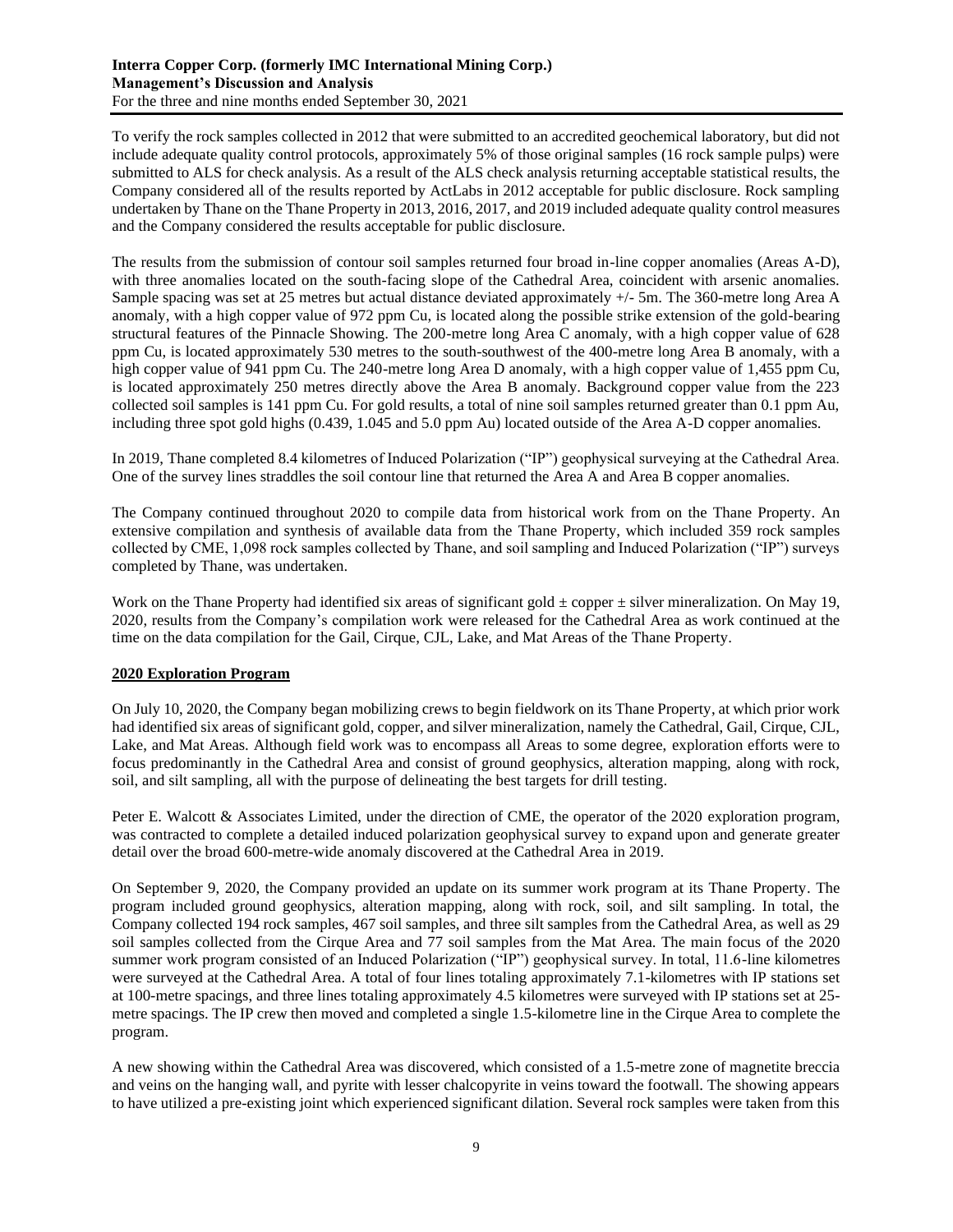area and sent for assaying. Geological and alteration mapping was centered on the Cathedral Area to help define areas most promising for a drill program. Data will be used along with the geochemical results and the geophysical interpretation to target drill sights.

Subsequent to the 12 months ended December 31, 2020, the Company reported, on January 19, 2021, initial results from the 2020 exploration program undertaken on the Company's Thane Property.

During the summer of 2020, exploration fieldwork completed an eight-week field program that included Induced Polarization ("IP") surveying, petrographic studies, geological mapping, rock, soil and silt sampling with the objective of identifying prospective drill targets for the 2021 exploration season. The initial results reported were from the Cathedral Area, which comprises approximately 11 square kilometres of the Thane Property.

Work at the Cathedral Area consisted of approximately 3.1 square kilometres of geological mapping, collection of 100 rock samples in support of the geological mapping program, 11 line-kilometres of IP surveying, collection of 507 soil samples along all IP lines and six samples submitted for petrographic study. The Showings within the main zone of the Cathedral Area have returned up 13.90% Cu and 6.85 g/t Au from the Cathedral Showing, 4.72% Cu and 1.33 g/t Au from the Cathedral South Showing, 11.10% Cu and 2.77 g/t Au from the Arc Showing and 3.13 % Cu and 0.32 g/t Au from the Gully Showing. Rock sampling undertaken during the 2020 work program was designed to support geological mapping, but significant results were returned.

Styles of mineralization at the Cathedral Area include stock work and disseminated porphyry-type and vein-hosted. Copper occurs as chalcopyrite and rare bornite. Late-stage quartz veins containing high-grade gold values define the Pinnacle showing, located approximately 740 metres to the north of the main zone of the Cathedral Area. These veins have returned up to 20.10 g/t Au and 3.29% Cu. Highly chargeable bodies of disseminated and fracture-controlled copper-gold mineralization appear proximal to and associated with an interpreted north-south trending moderately southeast dipping syenite. A tilted or off-set and possible hidden extension of a copper-gold alkalic porphyry system dominated by potassic, propylitic and sodic altered diorite, quartz monzonite/quartz monzodiorite intrusive phases is interpreted for the Cathedral Area.

Approximately 300 metres to the east of the syenite, in an area of cover, an IP anomaly that is approximately 500 metres wide by 1,000 metres long has the potential for a related blind porphyry system. This area contains a significant increase in chargeability and resistivity similar to increased features within the main showings of the Cathedral Area, which contained significant copper and gold mineralization. The chargeability extends to a minimum of 200 metres in depth and in areas where increased chargeability extends proximal to surface, anomalous copper-in-soil is observed.

The 2020 program was successful in gaining an understanding of the controls on the copper-gold mineralization and identifying areas to be tested by diamond drilling. Determining controls on mineralization was assisted by the development of a geological model for the drill ready areas, which has been interpreted to be a tilted alkalic porphyry. Figures illustrating the 2020 results are presented below. The Company is planning an aggressive drilling program for 2021. A total of 6,150 metres of drilling has been identified to initially test the highly prospective targets identified during the 2020 work program. These targets have been identified from contingent geochemistry, geology and geophysics based on the following coincident criteria:

- Surface outcrop and sub-crop grab sampling from 2013 to 2020 of the Cathedral Area that has averaged 0.37 % Cu, 0.23 g/t Au, 1.26 g/t Ag in 442 samples;
- Time domain, pole-dipole IP resistivities of 1,000 background up to 2,500 ohm-m and chargeabilities of 5.14 background up to 24.45mV/V;
- Soil sampling that has defined copper-gold-arsenic anomalies coincident with IP anomalies;
- Previously unmapped geology that is characterized by Duckling Creek Syenite Complex, which hosts the Lorraine Deposit located 18 kilometres to the south of the Cathedral Area; and
- Alkalic-porphyry related alteration and mineralization over an area of 4 sq. kilometres.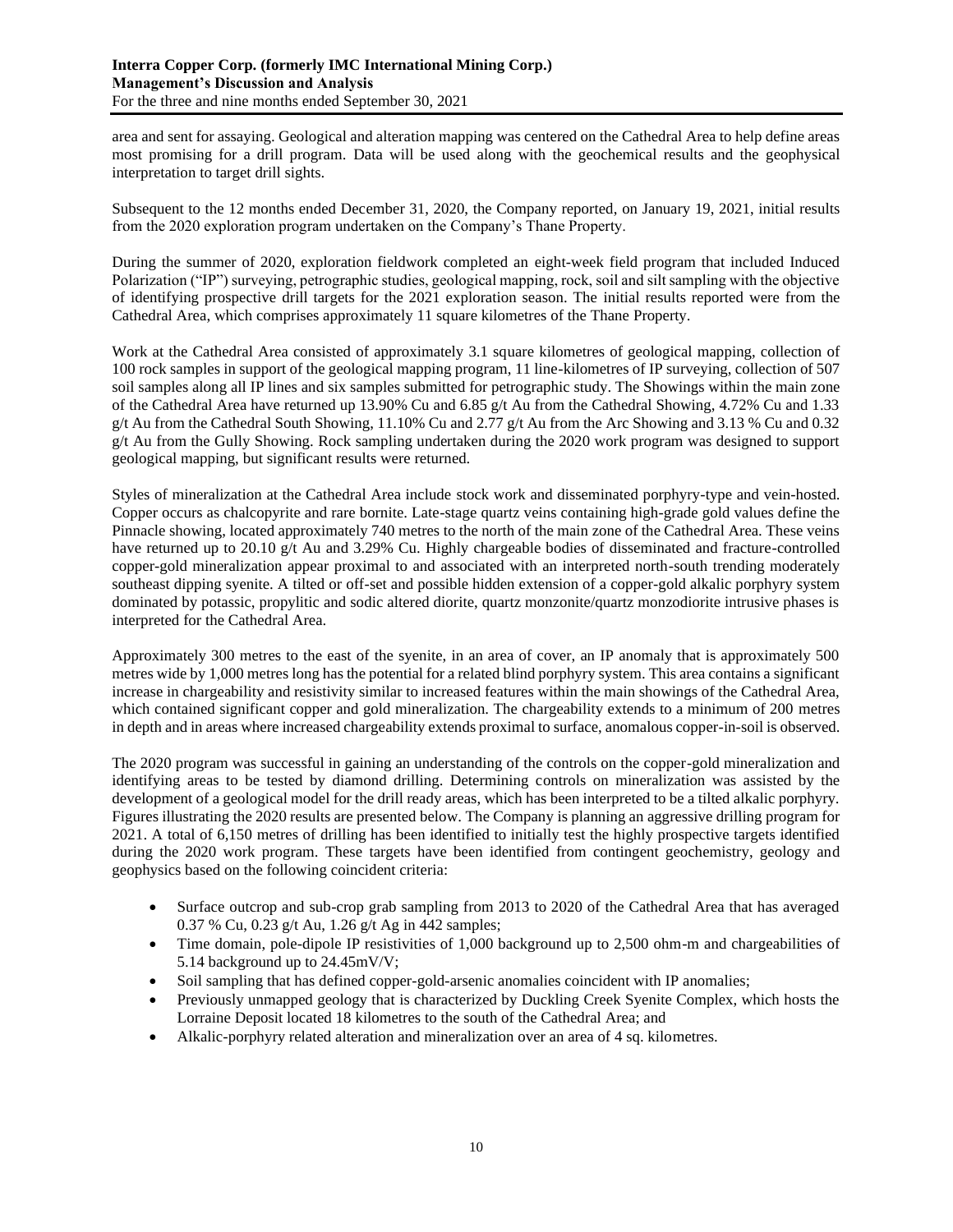The Company released additional results on January 27, 2020, from the Cirque Area, which comprises approximately five square kilometres of the Thane Property. Work at the Cirque Area consisted of approximately 1.6 sq. kilometres of geological mapping, collection of 74 rock samples in support of the geological mapping program, 1.5 linekilometres of IP surveying, collection of 29 soil samples along a single IP line and 8 samples submitted for petrographic study.

Sample 3103 was collected from a north-south trending fault zone and sample 3110 was collected from a north-south trending sulphide vein. The 77.80 g/t Au, returned from sample 3110, is the highest gold value returned to date from the Thane Property. This vein appears to have been sampled during the British Columbia Geological Survey mapping program of the Hogem Batholith in 2019. Sample GJ019-6-2 returned 8980 ppm Cu, 3330 ppb Au and 11.4 ppm Ag (Paper 2020-01, Geological Field Work 2019) and has been named the Ootes Showing.

The highest copper grade of the 2020 work program was returned from sample 2319 (8.70% Cu, 1.83g/t Au and  $29.8g/t$  Ag), located at the original Cirque Showing. It is a pervasively silicified diorite with abundant sub-vertical northwest-southeast trending quartz-epidote-chalcopyrite-pyrite veins and fractures. Very little molybdenite is associated with this orientation of veining within the Cirque Area. To the east of the Cirque Showing, potentially deep seated, structurally controlled, north-south trending sub-vertical quartz-epidote-chalcopyrite-molybdenite veins are observed cutting the diorite, quartz monzodiorite and granodiorite. These veins are noticeably absent in the area of the Cirque Showing. They appear to post-date both potassic and albite porphyry related alteration as they are noted to cut these alteration types within the area. These veins return significant levels of molybdenum, with the highest value returned from sample 3312 of 5,320 ppm Mo. The single IP survey line was established with an a-spacing of 100 metres and was oriented in a north-easterly direction due to topographic constraints. The north-easterly direction was not optimal for picking up the narrow north-south trending structures discovered during the 2020 work program.

Adjacent to the Cirque Area, towards the east, is the Gail-Aten Area. Work by Thane on this 9 square kilometre area returned significant copper and gold values in 2012. Of the 295 samples collected from this area, 140 returned greater than 0.1% Cu with 65 of these returning greater than 0.5% Cu. A total of 37 samples returned greater than 1% Cu with a maximum value of 7.69% Cu. A total of 40 samples returned greater than 0.1 g/t Au, with eight samples greater than 1.0 g/t Au.

Work to date at the Cirque and Gail-Aten Areas has outlined a significant area of copper-gold-molybdenum mineralization that is consistent with the interpretation that the Thane Property may host multiple alkalic porphyry deposits. The Company plans to follow up these results with geological mapping, rock and soil sampling and IP surveying at both the Cirque and Gail-Aten Areas in 2021 leading to potential drilling later in the year.

# **2021 Exploration program**

At the Thane Property, a 22-person exploration camp was setup in late June 2021 to facilitate the summer helicoptersupported exploration program. On July 5, 2021, the Company mobilized crews to the Thane Property to commence drill pad construction in preparation for a 2,400 metre diamond drill program. On July 19, 2021, Atlas Drilling Ltd. of Kamloops, BC, mobilized to the Thane Property and commenced drilling on July 20, 2021. A total of 2,783.19 metres of NQ core was drilled in 12 holes from 9 drill pads with the last hole completed on August 21, 2021.

On September 3, 2021, Peter E. Walcott & Associates Ltd. ("Walcott") mobilized to the Thane Property for seven days of IP pole-diole surveying at the Pinnacle and Gail showings. Approximately 5 line-kms of grid was surveyed using an a-spacing of 25 metres. Earlier in the summer, Walcott completed a helicopter airborne magnetic survey at the Cathedral Area surveying approximately 8.3 sq kms with a line-spacing of 100 metres. The survey covered all primary showings of the area.

Geological and soil sampling crews mobilized to the Thane Property on July 5, 2021. Geological mapping and rock sampling was undertaken at the Pinnacle and Gail areas. Soil sampling was undertaken in preparation of the IP surveys at both Pinnacle and Gail, while soil sampling only was undertaken at the Mat showing.

All core, rock and soil samples were submitted to ALS Canada Ltd. in Kamloops, BC, for sample preparation and analysis. Core was analyzed for multi-element ICP by a four-acid digestion with a MS finish, while soil and rock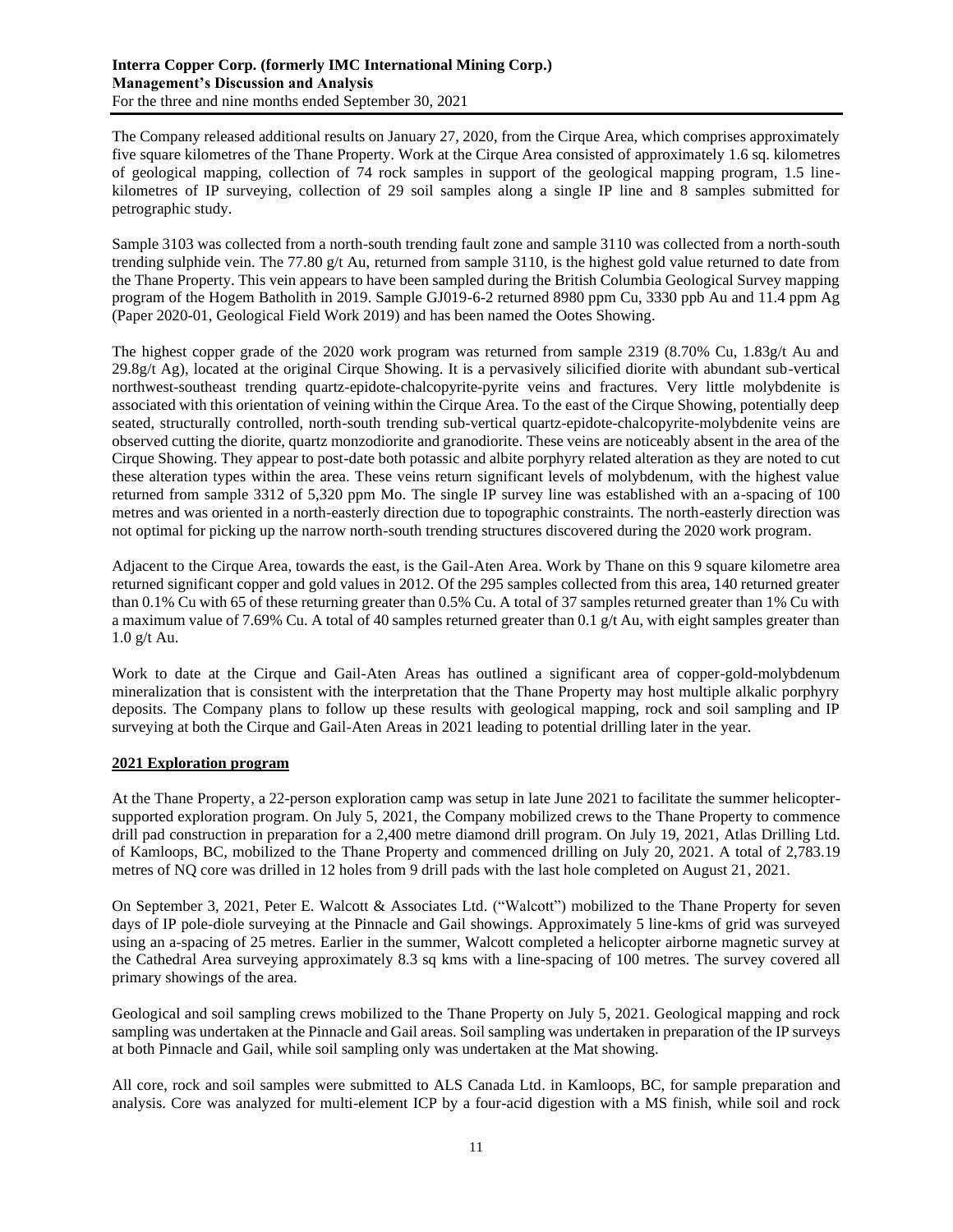samples were analyzed for multi-element ICP by aqua regia digestion with a MS finish. All samples are to be analyzed for gold by geochemistry methods with all over-limits to be assayed. Sample preparation is undertaken in Kamloops with analytical work undertaken at ALS' North Vancouver office.

Of the 2,391 core samples collected during the summer work program, a total of 1,503 samples had been submitted to ALS as of September 30, 2021, and 849 samples have returned results. Sample results for the rock and soil samples remain outstanding as of September 30, 2021.

Upon receipt of the analytical results, the Company will complete a technical report on the summer work program. As current turnaround for analyses is approximately 12 weeks, the final report is anticipated to be completed early in the first quarter of 2022.

Assay results for drilling are pending and are anticipated to be announced by the end of the year.

#### **RESULTS OF OPERATIONS**

#### **SELECTED QUARTERLY FINANCIAL INFORMATION**

The following is a summary of the Company's financial results for the eight most recently completed quarters:

|                           |                 |                  | <b>Basic and</b> | <b>Exploration</b> |
|---------------------------|-----------------|------------------|------------------|--------------------|
|                           |                 | Weighted average | Diluted loss per | expenditures       |
| Three months ended        | <b>Net loss</b> | number of shares | share            | balance            |
|                           |                 | #                | S                |                    |
| <b>September 30, 2021</b> | 809,229         | 74,460,903       | 0.01             | 5,559,918          |
| June 30, 2021             | 252,289         | 68,994,802       | 0.00             | 4,009,338          |
| March 31, 2021            | 685,970         | 58,480,241       | 0.01             | 3,811,640          |
| December 31, 2020         | 807,718         | 54,408,369       | 0.01             | 3,804,195          |
| September 30, 2020        | 398.461         | 52,175,507       | 0.01             | 2,989,888          |
| June 30, 2020             | 1,297,420       | 44.399.422       | 0.03             | 2,398,594          |
| March 31, 2020            | 609,344         | 28,567,584       | 0.02             | 275.397            |
| December 31, 2019         | 174,262         | 23,839,490       | 0.01             | 266,165            |

The net loss in the quarter ending September 30, 2020, related primarily to a large advertising and marketing expense incurred in the period. During the quarter ended September 30, 2021, the Company continued to focus on reducing costs including decreases in advertising and marketing and professional services. Private placements and some warrant exercises resulted in approximately 62.88 million shares being issued over the last eight quarters, the loss remained relatively consistent at \$0.01 per share, and the Company continued to focus on its exploration activities with a total of \$5,902,514 spent on exploration activities over the last eight quarters, including the acquisition of the Thane Property.

#### **For the three months ended September 30, 2021 compared with the three months ended September 30, 2020**

The Company's net loss for the three months ended September 30, 2021 was \$809,229 compared to a loss of \$398,461 in the same three month period in 2020. The loss per share was \$0.01 and \$0.01 for the three-month periods, respectively.

The primary reasons for the \$410,768 increase in net loss include a \$317,596 increase in the impairment of exploration and evaluation assets, \$232,040 increase in non-cash share-based payments, a \$28,977 increase in management fees, and a \$132,898 decrease in advertising and marketing expenses. During 2020 the Company invested in marketing campaign strategy to increase market awareness of the business and its shares while the marketing campaign costs were reduced in 2021. During 2020 the Company also incurred one-time legal fees relating to the acquisition of the Thane Property, which were subsequently re-allocated to Thane Property acquisition costs on closing.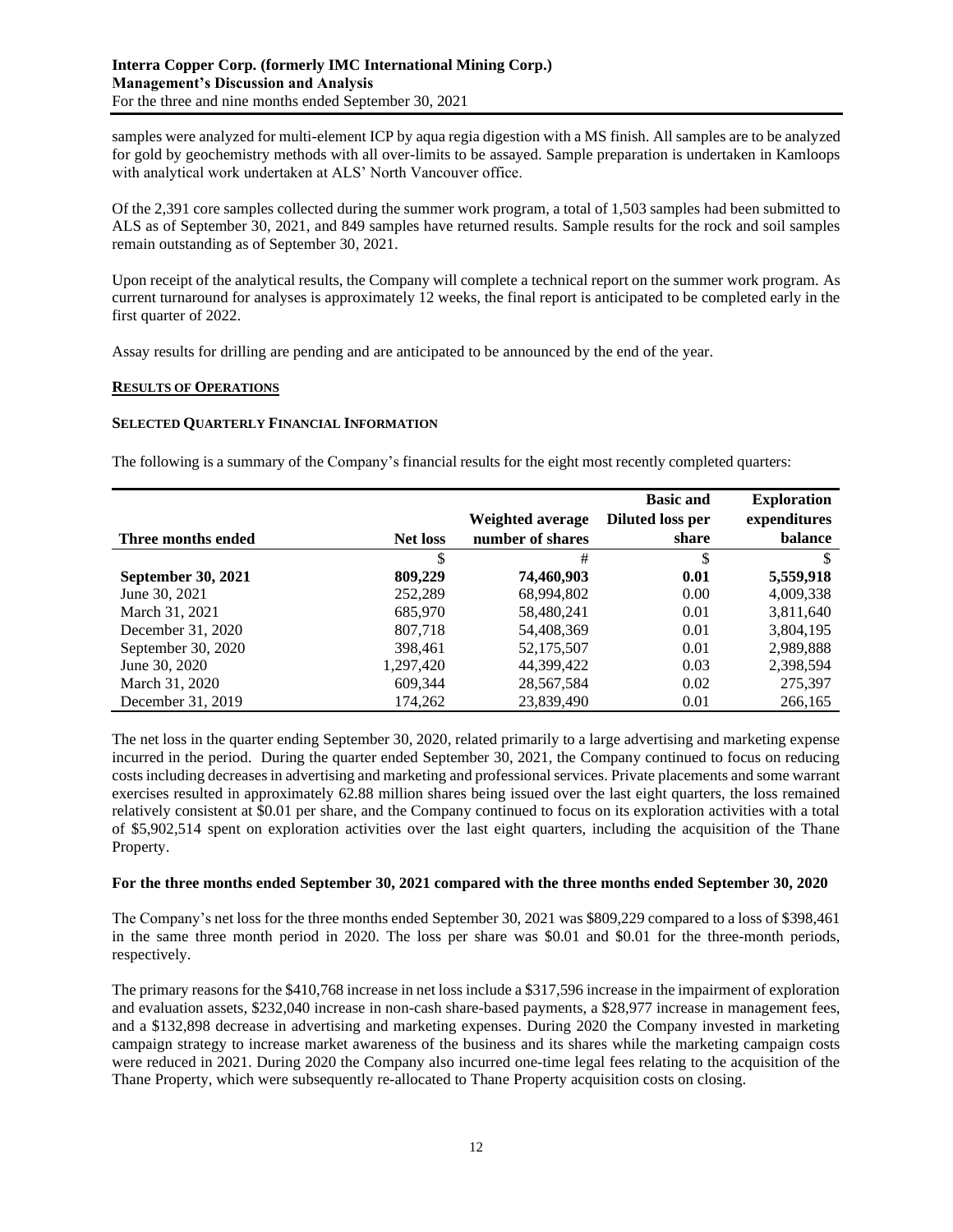# **For the nine months ended September 30, 2021 compared with the nine months ended September 30, 2020**

The Company's net loss for the nine months ended September 30, 2021 was \$1,747,488 compared to a loss of \$2,305,225 in the same nine-month period in 2020. The loss per share was \$0.03 and \$0.06 for the nine-month periods, respectively.

The primary reasons for the \$557,737 decrease in net loss include a \$1,353,585 decrease in advertising and marketing expense and a \$200,116 decrease in professional fees, offset by non-cash share-based payment expense of \$610,020 during the nine months ended September 30, 2021, which was \$nil during the comparative prior year period. During 2020 the Company invested in marketing campaign strategy to increase market awareness of the business and its shares while the marketing campaign costs were reduced in 2021. During 2020 the Company also incurred one-time legal fees relating to the acquisition of the Thane Property, which were subsequently re-allocated to Thane Property acquisition costs on closing and the impairment of exploration and evaluation assets of \$317,596 on the Bullard Pass Property. Share based payment expense of \$610,020 (non-cash) during the nine months ended September 30, 2021 arose in great part from 6,150,000 stock option grants during the period, noting that the Company recognize \$nil sharebased payment expense during the comparative prior year period.

# **LIQUIDITY**

#### **Working capital**

As at September 30, 2021, the Company had a working capital surplus of \$1,044,528 (December 31, 2020 - \$1,149,233), which included cash of \$991,912 (December 31, 2020 - \$907,658).

The Company's financial condition is contingent upon its ability to obtain necessary financing to explore suitable properties.

Although the Company has been successful in the past in financing its activities through the sale of equity securities there can be no assurance that it will be able to obtain sufficient financing in the future to carry out exploration and development work on any acquired properties. The ability of the Company to arrange additional financing in the future will depend, in part, on the prevailing capital market conditions and exploration success.

#### **CAPITAL RESOURCES**

#### **Share capital**

The Company's authorized share capital consists of an unlimited number of common shares without par value. As at September 30, 2021, the Company had 74,460,903 (December 31, 2020 - 58,209,130) common shares issued and outstanding.

During the nine months ended September 30, 2021, the Company issued 6,178,033 shares pursuant to a private placement of Units, 8,873,740 shares pursuant to a private placement of FT Units, and 1,200,000 shares pursuant to the exercise of warrants.

On October 29, 2021, the Company closed a non-brokered private placement issuing an aggregate of 925,000 flowthrough units at a price of \$0.20 per unit and 110,000 non-flow-through units at a price of \$0.15 per unit for gross proceeds of \$201,500. Each flow-through unit consists of one common share in the capital of the Company that qualifies as a "flow-through share" for the purposes of the Income Tax Act (Canada) and one non-flow-through warrant exercisable at \$0.30 for 24 months from the date of issuance into a common share in the capital of the Company. Each non-flow-through unit consists of one common share and one non-flow-through warrant exercisable at \$0.30 for 24 months from the date of issuance into a common share.

#### **Stock options**

As at the Report Date, the Company had 9,722,500 stock options outstanding. (December 31, 2020 - 6,235,000)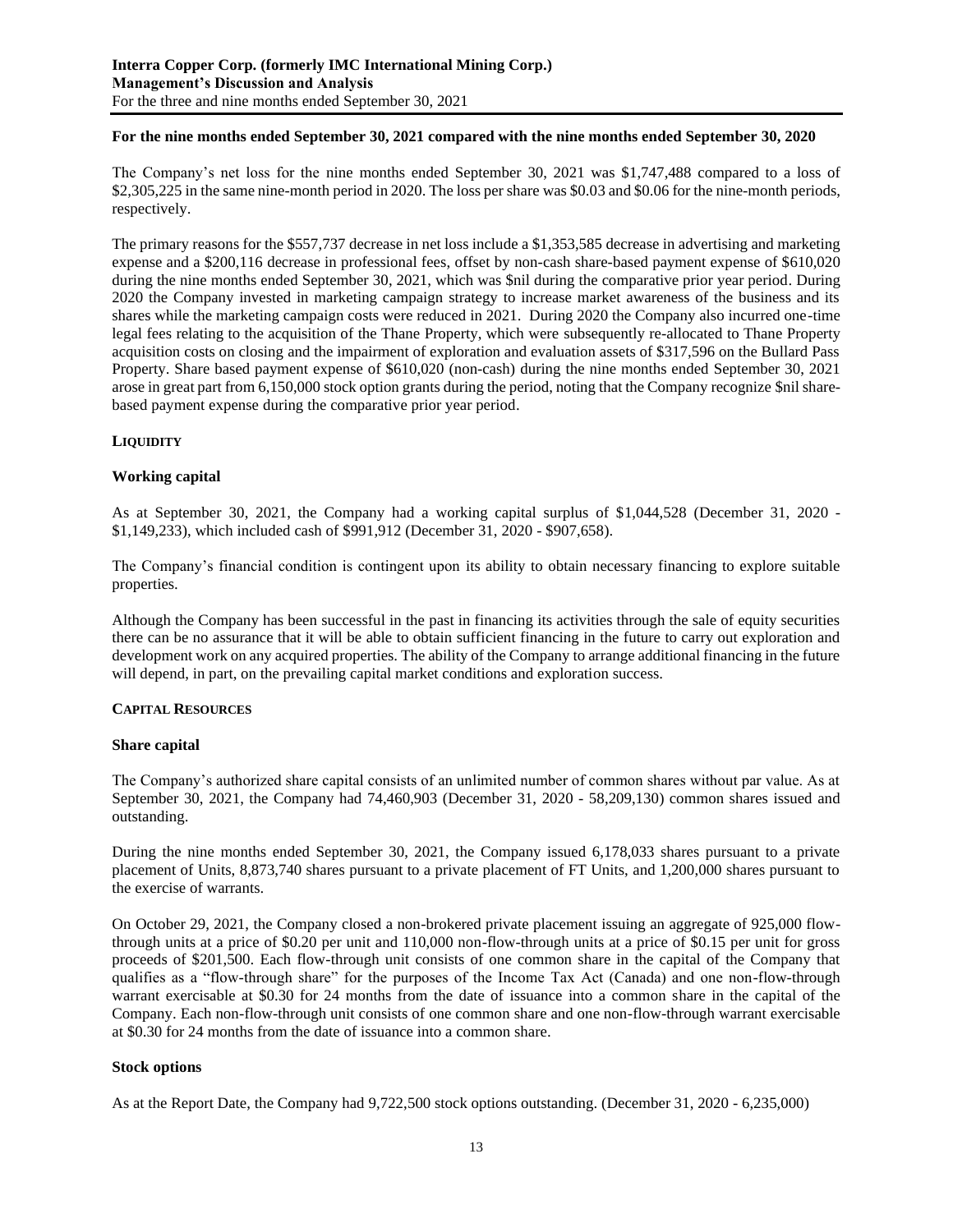# **Warrants**

As at the Report Date, the Company had 24,937,703 common share purchase warrants outstanding (December 31, 2020 - 14,465,380), noting that on October 15, 2021, 3,469,228 common share purchase warrants expired unexercised.

#### **Unit warrants**

As at the Report Date, the Company had 251,453 unit purchase warrants outstanding, whereby each unit shall comprise one common share and one common share purchase warrant (December 31, 2020 - 251,453).

# **LIQUIDITY AND CAPITAL RESOURCES**

The Company has no capital commitments in connection with its exploration property. The Company holds a 100% interest in the Thane Property through its wholly owned subsidiary and is not required to make any expenditure commitments on this property and has no contractual obligations on this property.

The Company will add and or drop claims based on geological merit and as financial resources allow.

If additional funds are required, the Company plans to raise additional capital primarily through the private placement of its equity securities. Under such circumstances, there is no assurance that the Company will be able to obtain further funds required for the Company's continued working capital requirements.

# **Operating activities**

During the nine months ended September 30, 2021, the Company used \$799,973 of net cash for operating activities primarily relating to the net loss of \$1,747,488 for the period less \$610,020 of non-cash share-based payments, less \$317,596 of impairment of exploration and evaluation assets, and some normal course working capital adjustments. During the nine months ended September 30, 2020, the Company used \$2,875,989 of net cash for operating activities primarily relating to the net loss of \$2,305,225 for the period and some normal course working capital adjustments.

#### **Investing activities**

During the nine months ended September 30, 2021, the Company used \$1,919,259 of net cash for investing activities relating to the exploration and evaluation expenditures of \$1,919,259. During the nine months ended September 30, 2020, the Company used \$2,723,723 of net cash for investing activities relating to \$2,723,723 spent on the Thane Property acquisition.

#### **Financing activities**

During the nine months ended September 30, 2021 the following funds were raised:

- i) On April 16, 2021, the Company closed the first tranche of a non-brokered private placement financing comprising 6,486,870 FT Units at a price of \$0.20 per FT Unit for gross proceeds of \$1,297,374, and 835,000 Units at a price of \$0.15 per Unit for gross proceeds of \$125,250.
- ii) On May 18, 2021, the Company closed the second tranche of the non-brokered private placement financing comprising 2,386,870 FT Units at a price of \$0.20 per FT Unit for gross proceeds of \$477,374, and 5,176,366 Units at a price of \$0.15 per Unit for gross proceeds of \$776,455.
- iii) On May 28, 2021, the Company closed the third and final tranche of the non-brokered private placement financing comprising 166,667 Units at \$0.15 per Unit for gross proceeds of \$25,000.

A total of \$1,175,537 of the gross proceeds from the FT Units was allocated on a proportionate basis to share capital and \$599,211 was allocated to warrant reserve. A total \$614,769 of the gross proceeds from the Units was allocated on a proportionate basis to share capital and \$311.936 was allocated to warrant reserve. Net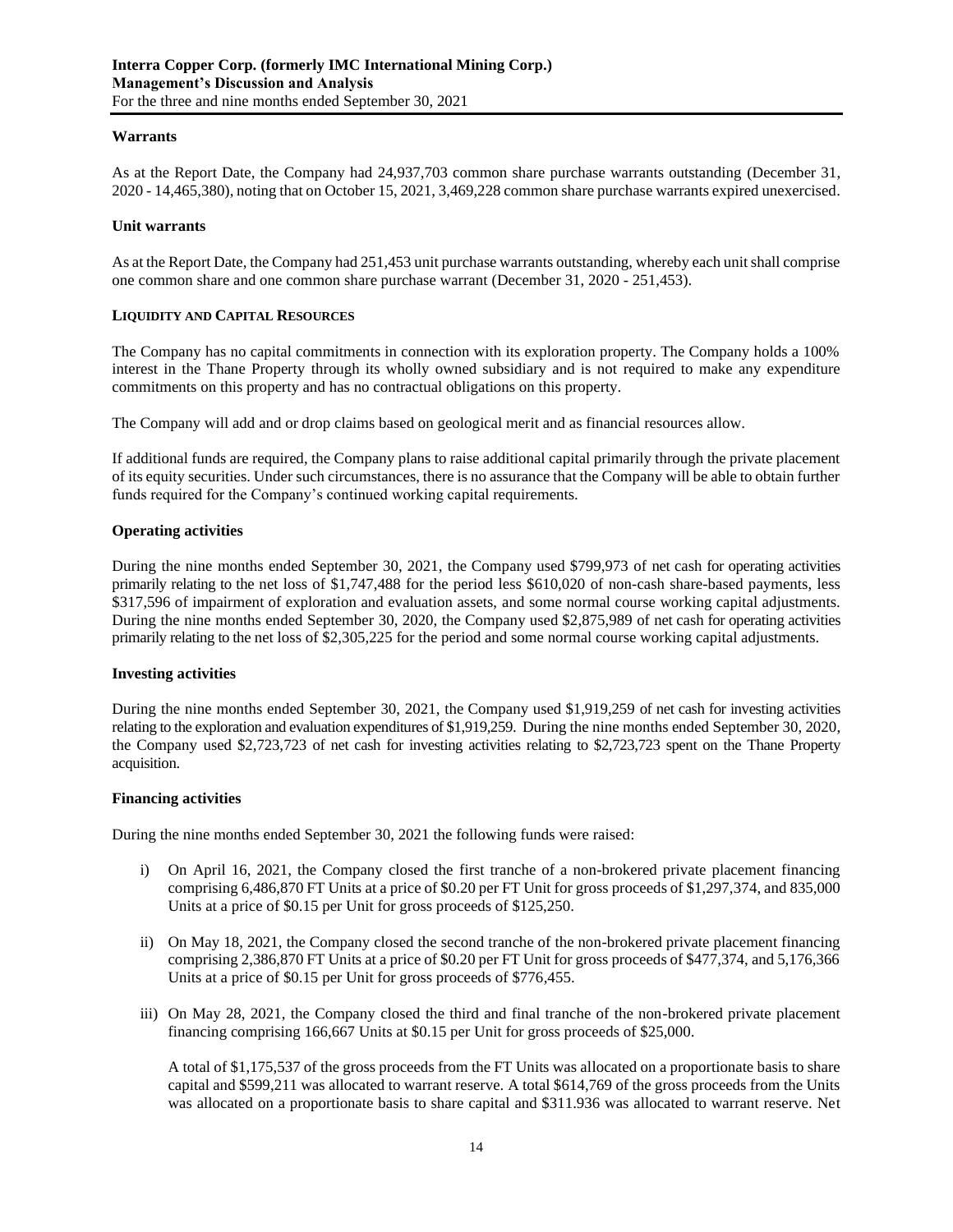proceeds from the issuance of the Units will be used for working capital purposes. The gross proceeds raised from the issuance of the FT Units will be used by the Company to fund expenditures at the Thane Project that qualify as "Canadian Exploration Expenses" ("CEE") and "flow-through mining expenditures", as those terms are defined in the *Income Tax Act* (Canada).

Pursuant to the FT Unit and Unit financings, the Company incurred \$175,922 of share issuance costs including \$66,454 fair value for 554,778 broker warrants exercisable at \$0.20 with a two year term (see Warrants below), of which \$116,449 of the fair value was allocated on a proportionate basis to share capital and \$59,472 was allocated to warrant reserve.

Each FT Unit consists of one common share in the capital of the Company that qualifies as a 'flow-through share' for the purposes of the Income Tax Act (Canada) and one non-flow-through common share purchase warrant exercisable at \$0.30 for 24 months from the date of issuance into a common share in the capital of the Company. Each Unit consists of one Share and one warrant exercisable at \$0.30 for 24 months from the date of issuance into a common share.

- iii) During the nine months ended September 30, 2021, the Company issued 1,200,000 common shares on the exercise of 1,200,000 warrants for gross proceeds of \$60,000.
- iv) During the nine months ended September 30, 2021, the Company received \$151,500 in cash for a nonbrokered private placement. The private placement was closed on October 29, 2021. The \$151,500 is disclosed in the nine months ended September 30, 2021 as Shares to be Issued.

#### **OFF-BALANCE SHEET ARRANGEMENTS**

The Company has not entered into any off-balance sheet arrangements.

# **TRANSACTIONS WITH RELATED PARTIES**

Key management personnel are the directors and officers of the Company. Management compensation transactions for the three and nine months ended September 30, 2021 and 2020, is summarized as follows:

|                          | Three months ended September 30, |        | Nine months ended September 30, |        |
|--------------------------|----------------------------------|--------|---------------------------------|--------|
|                          | 2021                             | 2020   | 2021                            | 2020   |
|                          |                                  |        |                                 |        |
| Exploration expenditures | 1,600,710                        |        | 1,610,228                       |        |
| Share-based payments     | 232,040                          |        | 610,020                         |        |
| Management fees          | 75.477                           | 37.139 | 189,527                         | 74.139 |
| Directors' fees          | 10.636                           |        | 31,268                          |        |
| Total                    | 1,918,863                        | 37,139 | 2,441,043                       | 74.139 |

CEO - During the three and nine months ended September 30, 2021, \$32,806 and \$88,306, respectively (three and nine months ended September 30, 2020 - \$27,000 and \$75,000, respectively), was paid to companies controlled by officers of the Company for CEO-related services.

COO - During the three and nine months ended September 30, 2021, \$6,000 and \$19,050, respectively (three and nine months ended September 30, 2020 - \$nil and \$nil, respectively), was paid to an officer of the Company for COOrelated services.

During the three and nine months ended September 30, 2021, \$1,600,710 and \$1,610,228, respectively (three and nine months ended September 30, 2020 - \$nil and \$nil, respectively), was paid to a company controlled by an officer and director of the Company for exploration program costs and associated management services.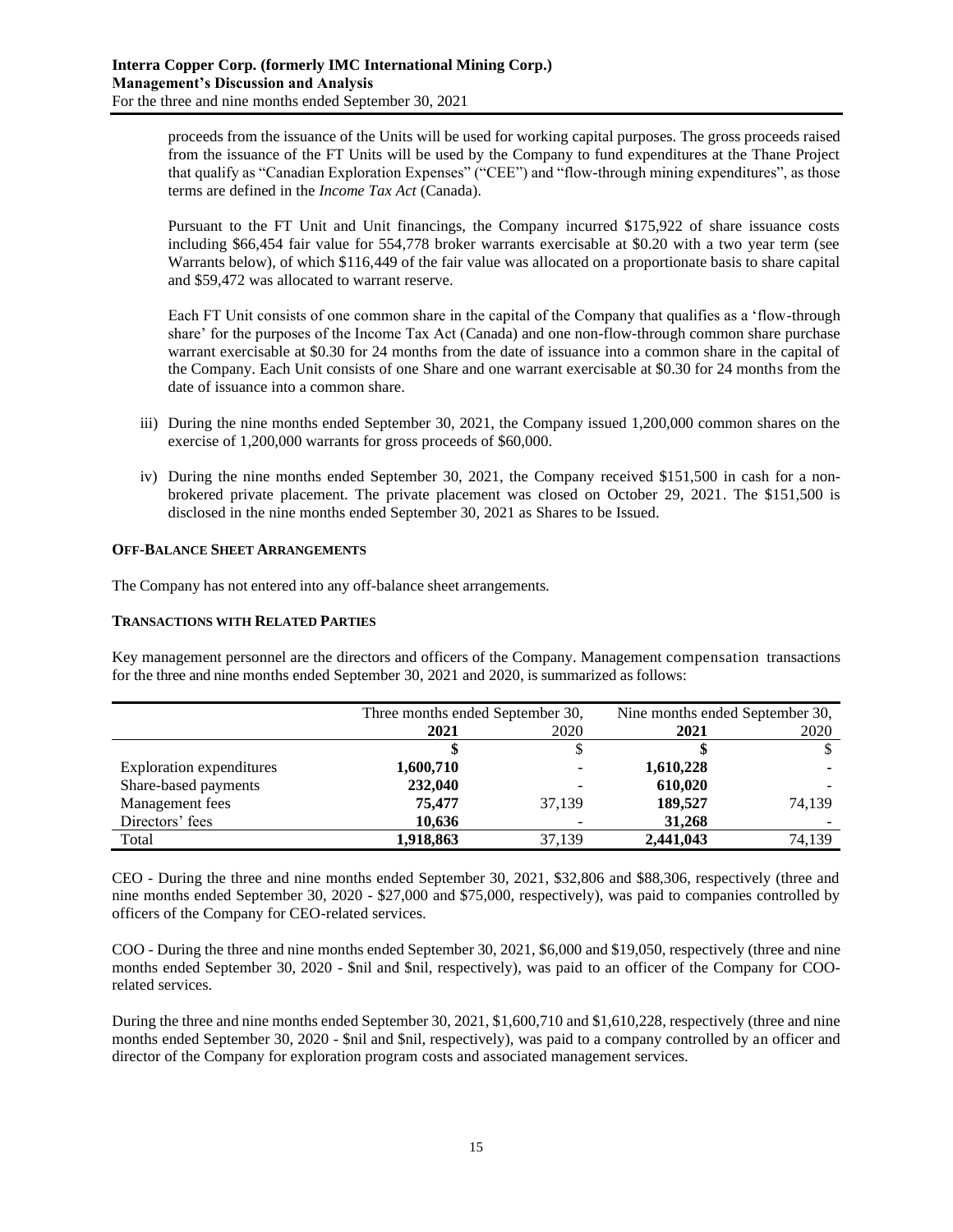CFO - During three and nine months ended September 30, 2021, \$27,408 and \$53,908, respectively (three and nine months ended September 30, 2020 - \$10,500 and \$21,655, respectively), was paid to companies controlled by officers of the Company for CFO-related services provided.

Corporate Secretary - During the three and nine months ended September 30, 2021, \$9,263 and \$28,263, respectively three and nine months ended September 30, 2020 - \$9,000 and \$11,984, respectively), was paid to a company controlled by an officer of the Company for corporate secretarial-related services provided.

As at September 30, 2021, there was \$535,542 (2020 - \$nil) included in accounts payable and accrued liabilities for amounts due to a related party.

# **RISK FACTORS AND UNCERTAINTIES**

The principal business of the Company is the acquisition and exploration of mineral properties. Given the inherent risky nature of the exploration and mining business, the limited extent of the Company's assets and the present stage of development, investors should consider the following risk factors, among others:

# **Exploration stage company**

The Company does not hold any known mineral reserves of any kind and does not generate any revenues from production. The Company's success will depend largely upon its ability to locate commercially viable mineral reserves. Mineral exploration is highly speculative in nature, involves many risks and frequently is non-economically viable. There is no assurance that exploration efforts will be successful. Success in establishing reserves is a result of a number of factors, including the quality and experience of management, the level of geological and technical expertise, and the quality of property available for exploration.

Once mineralization is discovered, it may take several years in the initial phases of drilling until production is possible, during which time the economic feasibility of production may change. Significant financial investment is required to establish proven and probable reserves through drilling and bulk sampling, to determine the optimal metallurgical process to extract the metals from the ore and, in the case of new properties, to construct mining and processing facilities. Because of these uncertainties, no assurance can be given that exploration programs will result in the establishment or expansion of resources or reserves.

# **Operating history and availability of financial resources**

The Company does not have any history of generating operating revenue and is unlikely to generate any significant amount in the foreseeable future. Hence, it may not have sufficient financial resources to undertake by itself all of its planned mineral property acquisition and exploration activities. Operations will continue to be financed primarily through the issuance of securities. The Company will need to continue its dependence on the issuance of such securities for future financing, which may result in dilution to existing shareholders. Furthermore, the amount of additional funds required may not be available under favorable terms, if at all. Failure to obtain additional funding on a timely basis could result in delay or indefinite postponement of further exploration and development and could cause the Company to forfeit its interests in some or all of its properties or to reduce or discontinue its operations.

# **Inflation and metal price risk**

The ability of the Company to raise interim financing will be significantly affected by changes in the market price of the metals for which it explores. The mineral prices are volatile and are affected by numerous factors beyond the control of the Company. The level of interest rates, the rate of inflation, the world supplies of and demands for minerals and metals and the stability of exchange rates can all cause fluctuations in these prices. Such external economic factors are influenced by changes in international investment patterns and monetary systems and political developments. The prices have fluctuated significantly in recent years. Future significant price declines could cause investors to be unprepared to finance exploration and development.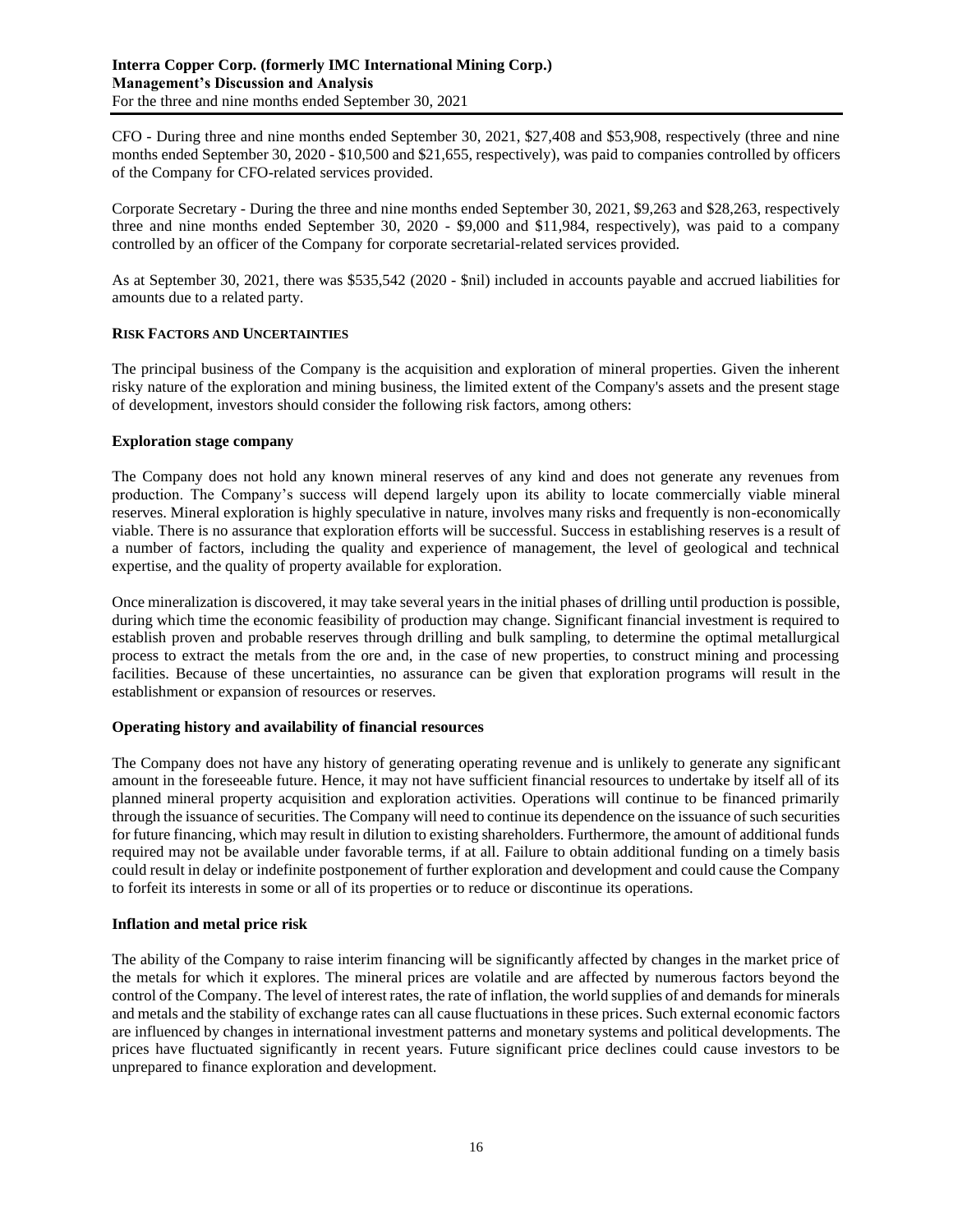# **Share price volatility and lack of active market**

Worldwide Securities markets continue to experience a high level of price and volume volatility, and the market prices of securities of many public companies have experienced significant fluctuations in price which have not necessarily been related to the operating performance, underlying asset values or prospects of such companies.

It may be anticipated that any quoted market for the Company's securities will be subject to such market trends and that the value of such securities may be affected accordingly. If an active market does not develop, the liquidity of the investment may be limited and the market price of such securities may decline below the subscription price.

# **Competition**

The mineral resource industry is intensively competitive in all of its phases, and the Company competes with many other companies possessing much greater financial and technical resources. Competition is particularly intense with respect to the acquisition of desirable undeveloped properties. The principal competitive factors in the acquisition of prospective properties include the staff and data necessary to identify and investigate such properties, and the financial resources necessary to acquire and develop the projects. Competition could adversely affect the Company's ability to acquire suitable prospects for exploration.

# **Public health crises such as the COVID-19 pandemic**

In December 2019, a novel strain of coronavirus known as COVID-19 surfaced in Wuhan, China and has spread around the world causing significant business and social disruption. COVID-19 was declared a worldwide pandemic by the World Health Organization on March 11, 2020. The speed and extent of the spread of COVID-19 and the duration and intensity of resulting business disruption and related financial and social impact, are uncertain. Such adverse effects related to COVID-19 and other public health crises may be material to the Company. The impact of COVID-19 and efforts to slow the spread of COVID-19 could severely impact the exploration and any development of the Company's mineral projects. To date, a number of governments have declared states of emergency and have implemented restrictive measures such as travel bans, quarantine and self-isolation. If the exploration and any development of the Company's mineral projects is disrupted or suspended as a result of these or other measures, it may have a material adverse impact on the Company's financial position and results of operations.

COVID-19 and efforts to contain it may have broad impacts on the Company's supply chain or the global economy, which could have a material adverse effect on the Company's financial position. While governmental agencies and private sector participants are seeking to mitigate the adverse effects of COVID-19, and the medical community is seeking to develop vaccines and other treatment options, the efficacy and timing of such measures is uncertain.

# **Government regulations and environmental risks and hazards**

The Company's conduct is subject to various federal, provincial and state laws, and rules and regulations including environmental legislation in the countries where exploration takes place. The Company has adopted environmental practices designed to ensure that it continues to comply with environmental regulations currently applicable to it. All of the Company's activities are in compliance in all material respects with applicable environmental legislation. Environmental hazards may exist on the Company's properties, which may have been caused by previous or existing owners or operators of the properties. The Company is not aware of any existing environmental hazards related to any of its current property interests that may result in material liability to the Company. Environmental legislation is becoming increasingly stringent and costs and expenses of regulatory compliance are increasing. The impact of new and future environmental legislation on the Company's operations may cause additional expenses and restrictions. If the restrictions adversely affect the scope of exploration and development on the resource property interests, the potential for production on the property may be diminished or negated.

#### **Reliance on key personnel**

The Company relies on a relatively small number of key directors, officers and senior personnel. Loss of any one of those persons could have an adverse effect on the Company. The Company does not currently maintain "key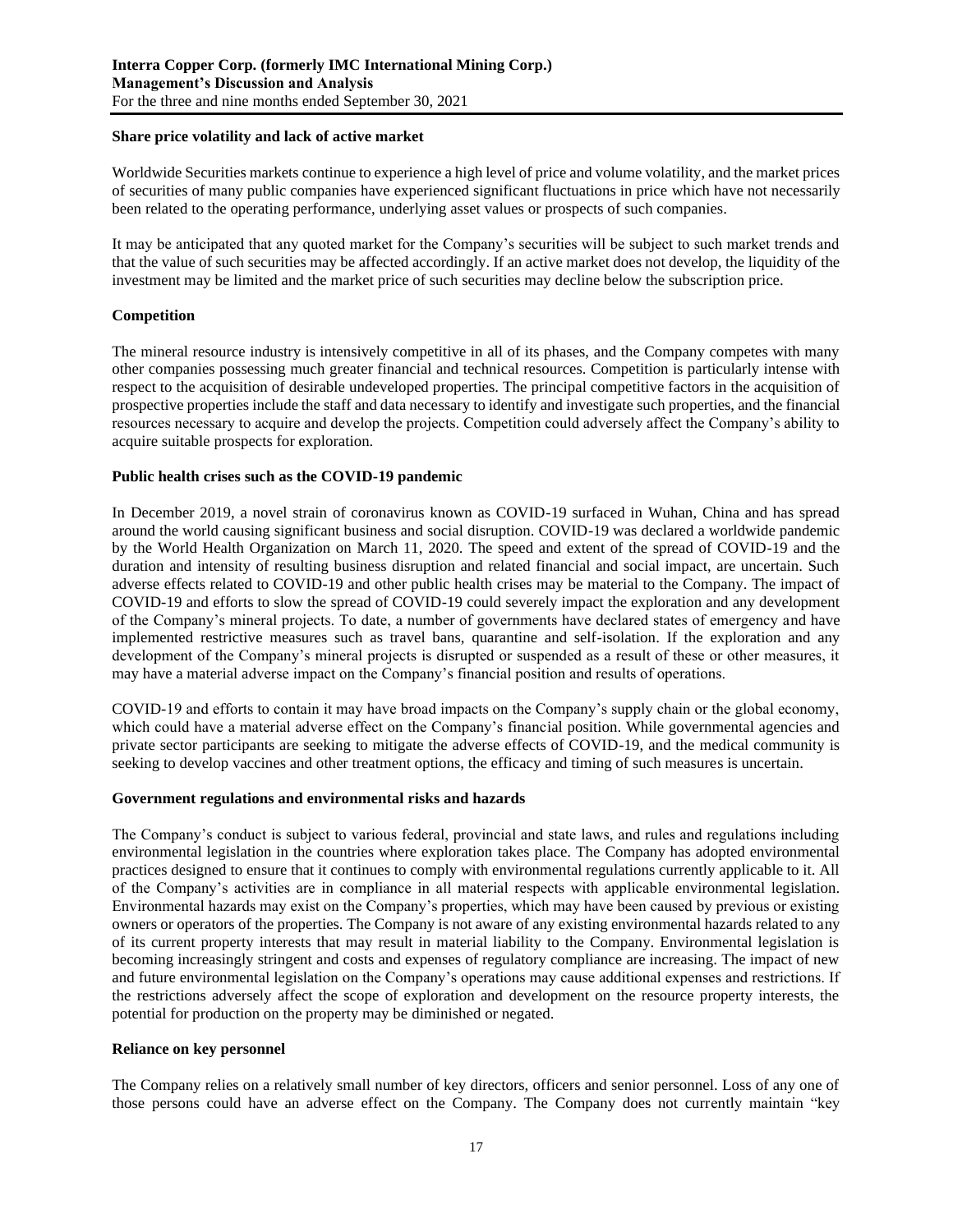employee" insurance in respect of any of its senior management.

# **Licenses and permits**

The operations of the Company require licenses and permits from various government authorities. The Company believes that it holds all necessary licenses and permits under applicable laws and regulations for work in progress and believes it is presently complying in all material respects with the terms of such licenses and permits. However, such licenses and permits are subject to change under various circumstances.

There can be no assurance that the Company will be able to obtain or maintain all necessary licenses and permits that may be required to explore and develop its properties, commence construction or operation of mining facilities or to maintain continued operations that economically justify the cost.

# **Title to property**

Although the Company will exercise the usual due diligence with respect to title to any properties in which it will take an interest, there is no guarantee that title to the properties will not be challenged or impugned. The Company's mineral property interests may be subject to prior unregistered agreements or transfers, aboriginal land claims, government expropriation and title may be affected by undetected defects. In addition, certain mining claims in which the Company has an interest are not recorded in the name of the Company and cannot be recorded until certain steps are taken by other parties.

# **Risk of legal claims**

The Company may become involved in disputes with third parties or government authorities in the future that may result in litigation. The results of these legal claims cannot be predicted with certainty and defense and settlement costs of legal claims can be substantial, even with respect to claims that have no merit. If the Company is unable to resolve these disputes in the Company's favor or if the cost of the resolution is substantial, such events may have a material adverse impact on the ability of the Company to carry out its business plan.

#### **PROPOSED TRANSACTIONS**

On February 1, 2021, the Company entered into a non-binding letter to intent to acquire a 100% interest in the Chuck Creek Property held by two directors of the Company. It is contemplated the Company acquire the Chuck Creek Property for a purchase price of \$50,000 and a 1% net smelter return royalty. The proposed acquisition is subject to due diligence, negotiation of a definitive agreement and satisfaction or waiver of other conditions.

#### **ACCOUNTING STANDARDS ISSUED BUT NOT YET EFFECTIVE**

The Company has reviewed new and revised accounting pronouncements that have been issued but are not yet effective. The Company has not early adopted any of these standards and is currently evaluating the impact, if any, that these standards might have on its financial statements.

#### **Accounting standard anticipated to be effective**

Certain new standards, interpretations and amendments to existing standards have been issued by the IASB or International Financial Reporting Interpretations Committee ("IFRIC") that are mandatory for accounting periods beginning after January 1, 2018, or later periods. New standards and updates, which are not applicable or are not consequential to the Company, have been excluded.

#### **FINANCIAL INSTRUMENTS AND OTHER INSTRUMENTS**

The Company's financial instruments are exposed to certain financial risks which are discussed in detail in note 4.11 of the Company's financial statements for the year ended December 31, 2020.